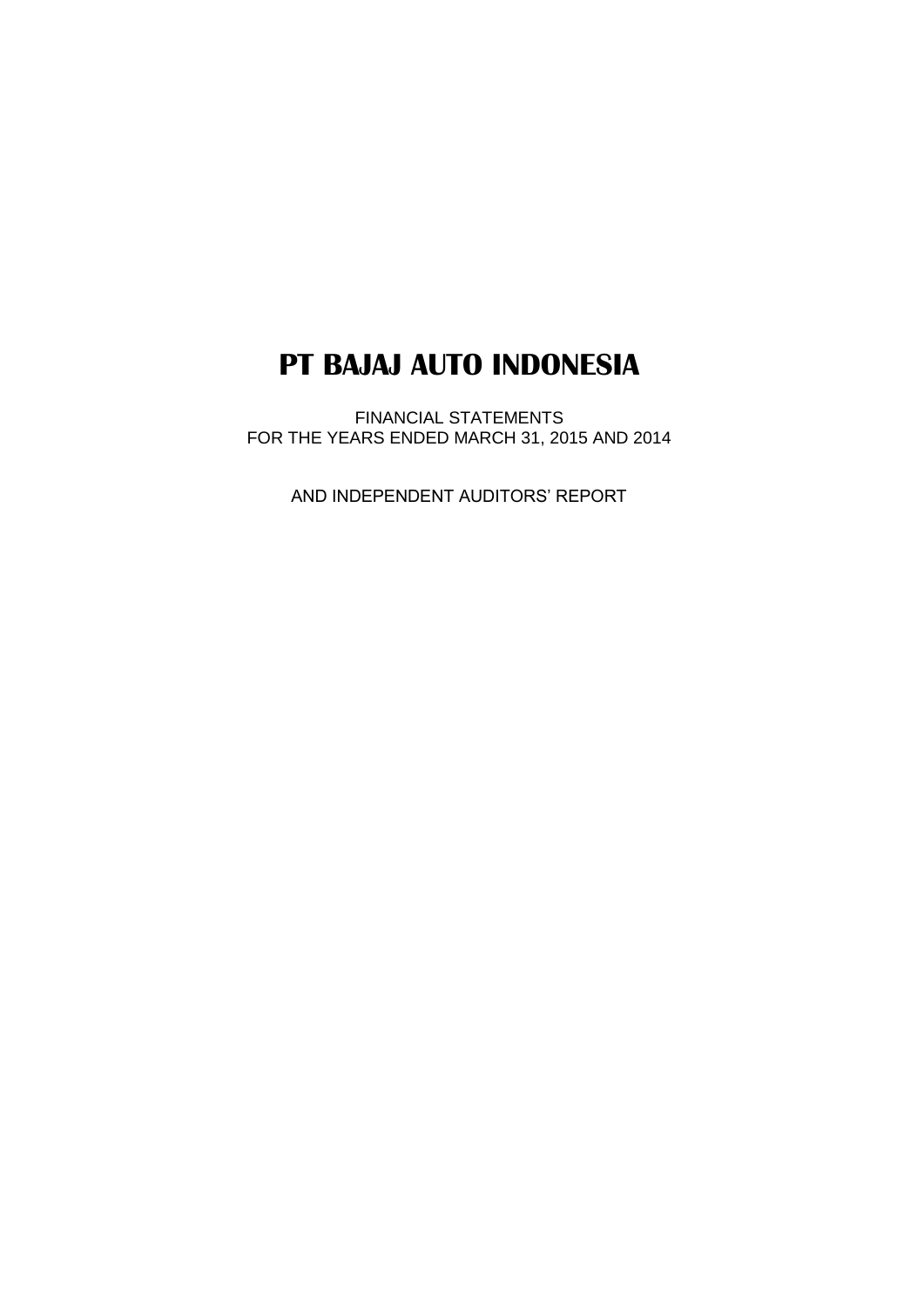# **PT BAJAJ AUTO INDONESIA**

TABLE OF CONTENTS

The financial statements have been prepared in Indonesian Rupiah. Also the audit report is based on figures in Indonesian Rupiah. For the purpose of user, the financial statements and notes as on 31 March 2015 & 2014 have been converted in Indian Rupees at following exchange rates as on 31 March 2015. 1 USD = Indonesian Rupiah 13084

1  $USD = Rs. 62.50$ 

Hence, Re. 1 = Indonesian Rupiah 209.34

|                                                                                      | Page     |
|--------------------------------------------------------------------------------------|----------|
|                                                                                      |          |
|                                                                                      |          |
| DIRECTORS' STATEMENT LETTER                                                          |          |
| INDEPENDENT AUDITORS' REPORT                                                         | $1 - 2$  |
| FINANCIAL STATEMENTS - As of March 31, 2015 and 2014<br>And for the years then ended |          |
| <b>Statements of Financial Position</b>                                              | $3 - 4$  |
| Statements of Comprehensive Income                                                   | 5        |
| Statements of Changes In Equity                                                      | 6        |
| <b>Statements of Cash Flows</b>                                                      | 7        |
| Notes to Financial Statements                                                        | $8 - 20$ |
|                                                                                      |          |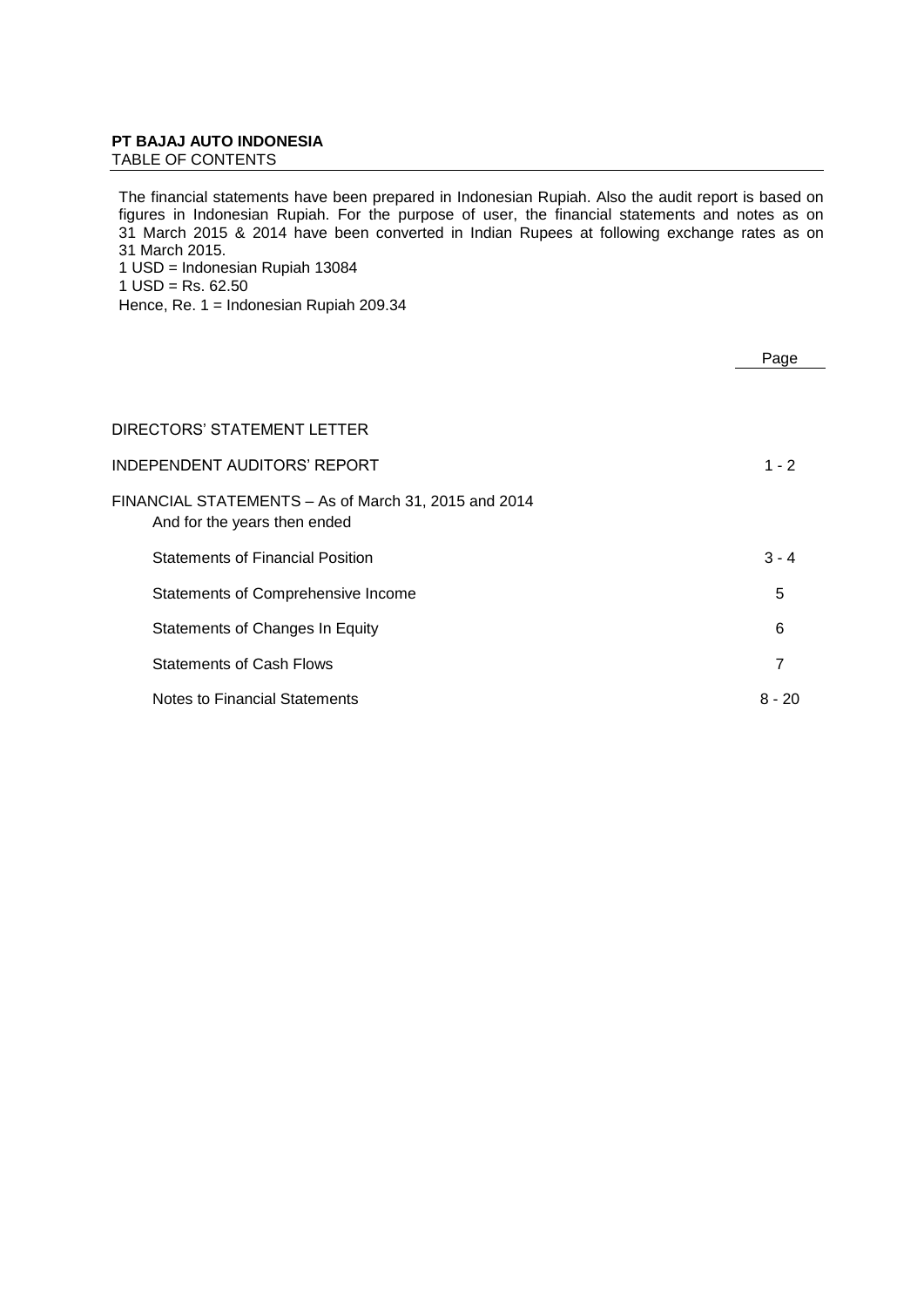# **DIRECTORS' STATEMENT RELATING TO THE RESPONSIBILITY FOR THE FINANCIAL STATEMENTS FOR THE YEAR ENDED MARCH 31, 2015 PT BAJAJ AUTO INDONESIA**

We, the undersigned:

| Name                          |   | Kulkarni Dinesh Anantrao                                                           |
|-------------------------------|---|------------------------------------------------------------------------------------|
| Office address                |   | Jalan Panjang N0. 11D-E Arteri Kelapa Dua<br>Kebon Jeruk – Jakarta 11550           |
| Domicile as stated in ID card |   | 2C21JD2358-L<br>B-8, BVH Road, Spring Hill Residences<br>Kemayoran - Jakarta Pusat |
| Phone number                  |   | $(+62-21)$ 89908907                                                                |
| Position                      | ÷ | <b>President Director</b>                                                          |

# State that:

- 1. We are responsible for the preparation and presentation of the financial statements for the year ended March 31, 2015;
- 2. The financial statements have been prepared and presented in accordance with the Indonesian Financial Accounting Standards;
- 3. a. All information contained in the financial statements is complete and correct;
	- b. The financial statements do not contain misleading material information or facts, and do not omit material information or facts;
- 4. We are responsible for the Company's internal control system.

This statement is made truthfully.

# Jakarta, April 16, 2015

# **PT BAJAJ AUTO INDONESIA**

| Materai  |  |
|----------|--|
|          |  |
| Rp 6,000 |  |
|          |  |
|          |  |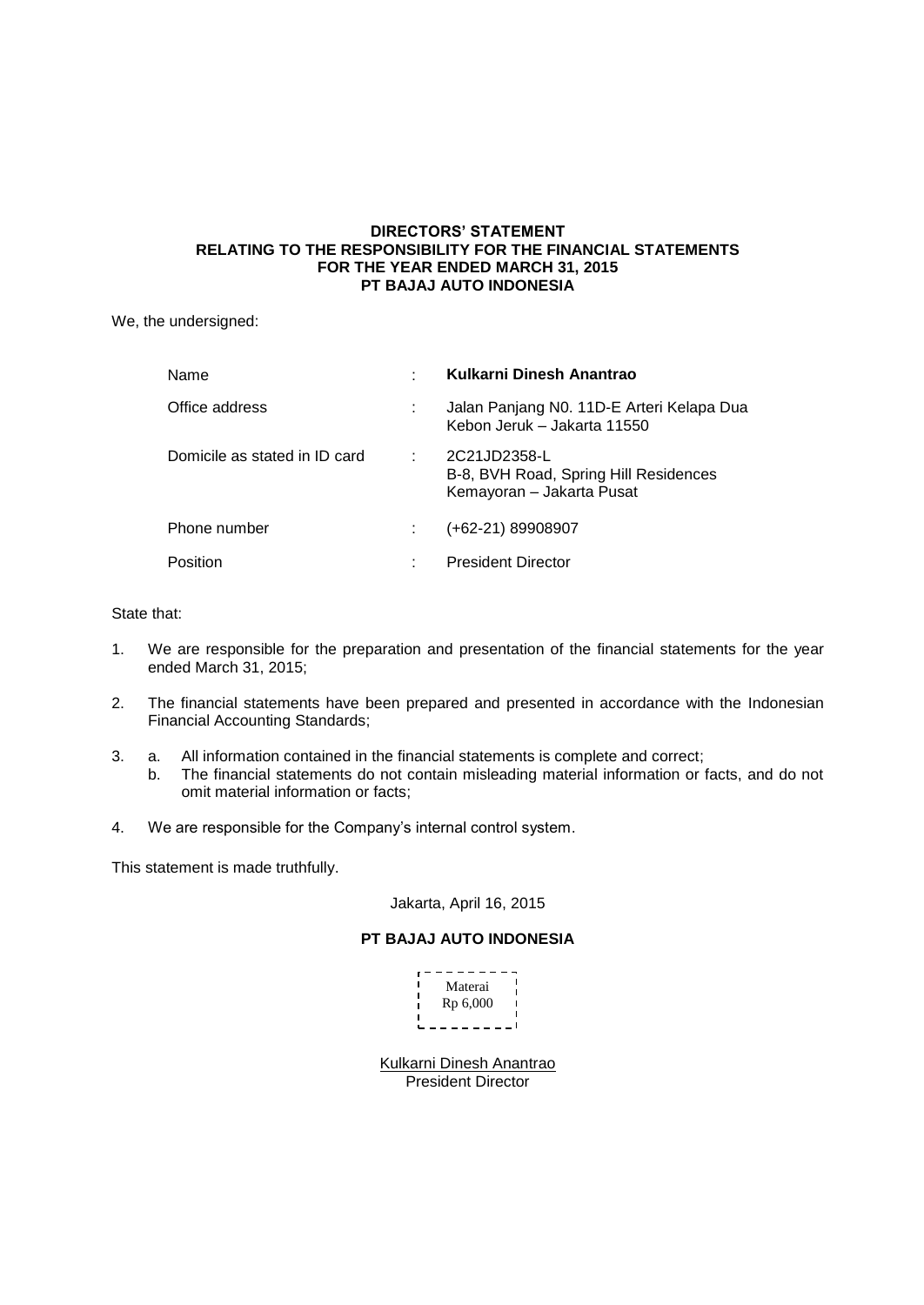# **Independent Auditors' Report**

No. 004 B15 BAJI PA GA

The Commissioners and Directors **PT BAJAJ AUTO INDONESIA**

We have audited the accompanying financial statements of **PT BAJAJ AUTO INDONESIA (the Company)** which comprise of the statement of financial position as of March 31, 2015; and the statements of comprehensive income, changes in equity, and cash flows for the year then ended, and a summary of significant accounting policies and other explanatory information.

# **Management's responsibility for the financial statements**

The Company's management is responsible for the preparation and fair presentation of such financial statements in accordance with the Indonesian Financial Accounting Standards, and for such internal control as management determines is necessary to enable the preparation of the financial statements that are free from material misstatement, whether due to fraud or error.

# **Auditor's responsibility**

Our responsibility is to express an opinion on such financial statements based on our audit. We conducted our audit in accordance with auditing standards established by the Indonesian Institute of Certified Public Accountants. These standards require that we comply with ethical requirements and plan and perform the audit to obtain reasonable assurance about whether such financial statements are free from material misstatement.

An audit involves performing procedures to obtain audit evidence about the amounts and disclosures in the financial statements. The procedures selected depend on the auditor's judgment, including the assessment of the risks of material misstatement of the financial statement, whether due to fraud or error. In making those risk assessments, the auditors consider internal control relevant to entity's preparation and fair presentation of the financial statements in order to design audit procedures that are appropriate in the circumstances, but not for the purpose of expressing an opinion on the effectiveness of the entity's internal control. An audit also includes evaluating the appropriateness of accounting policies used and the reasonableness of accounting estimates made by the management, as well as evaluating the overall presentation of the financial statement.

We believe the audit evidence we have obtained is sufficient and appropriate to provide a basis for our audit opinion.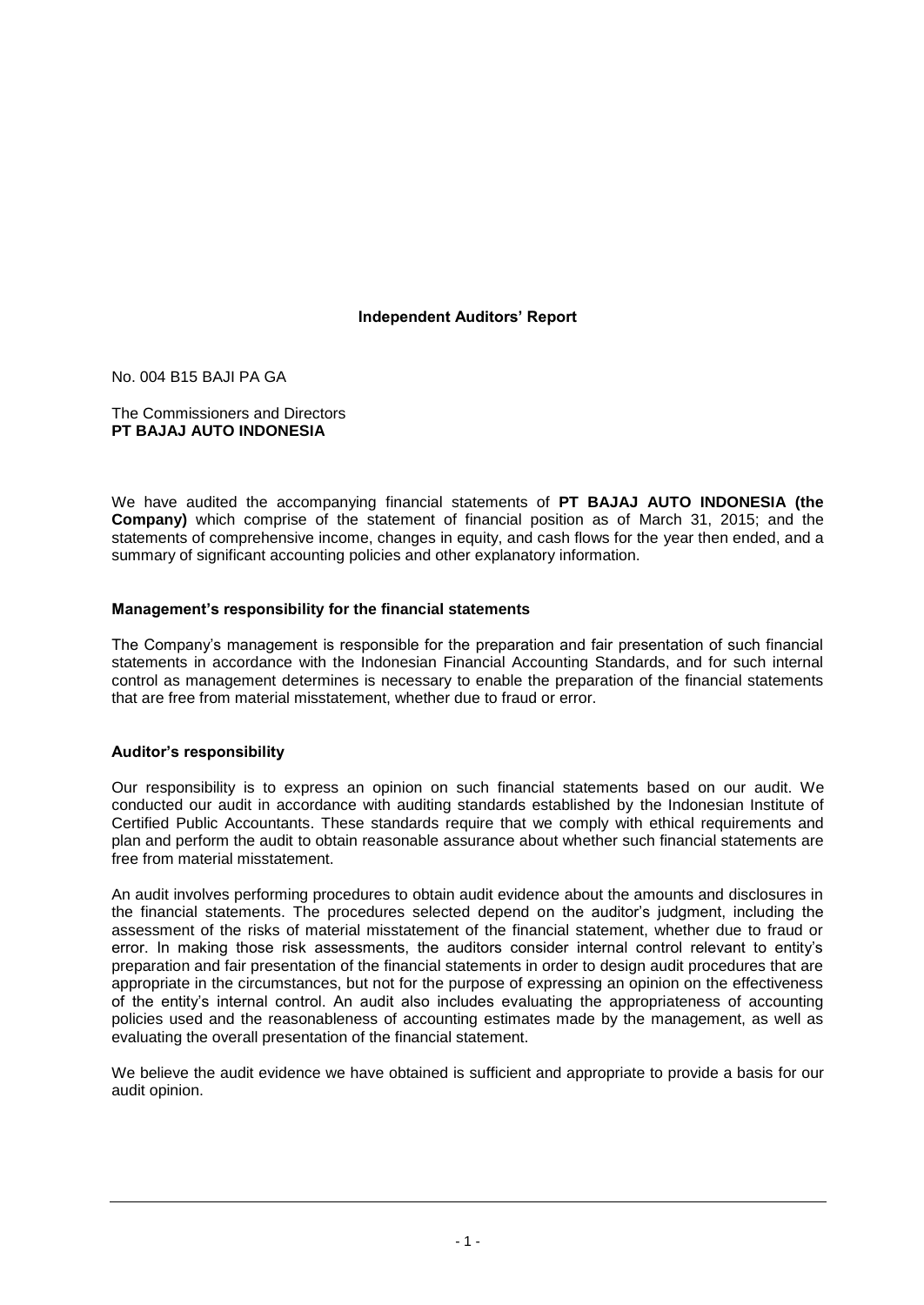# **Opinion**

In our opinion, the accompanying financial statements present fairly, in all material respects, the financial position of **PT BAJAJ AUTO INDONESIA** as at March 31, 2015, and its financial performance, and cash flows for the year then ended in accordance with the Indonesian Financial Accounting Standards.

# **TRISNO, ADAMS & REKAN**

Business License No. KMK.NOMOR 922/KM.1/2010

**Patrick Henry Adam, M.Com., CPA of Indonesia** License No. AP .0548

April 16, 2015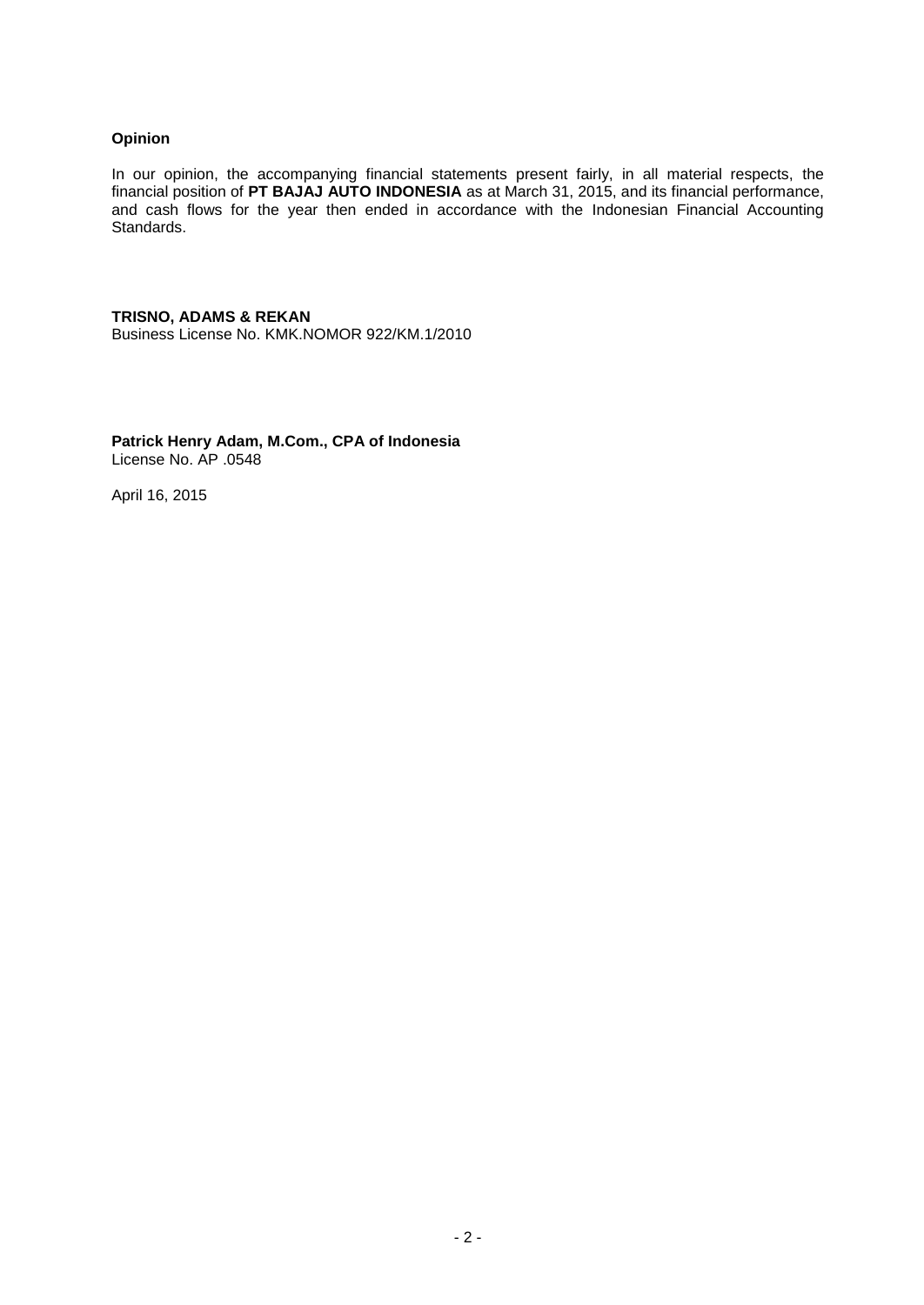**PT BAJAJ AUTO INDONESIA**<br>STATEMENTS OF FINANCIAL POSITION<br>MARCH 31, 2015 AND 2014

(Expressed in Indonesian Rupiah, unless otherwise stated)

|                                                                                       | Notes     | 2015           | 2014           | 2015        | 2014        |
|---------------------------------------------------------------------------------------|-----------|----------------|----------------|-------------|-------------|
|                                                                                       |           | <b>IDR</b>     | <b>IDR</b>     | INR (Crore) | INR (Crore) |
| <b>ASSETS</b>                                                                         |           |                |                |             |             |
| <b>CURRENT ASSETS</b>                                                                 |           |                |                |             |             |
| Cash and cash equivalents                                                             | 2b, 2d, 3 | 11,223,651,453 | 9,268,346,086  | 5.36        | 4.43        |
| Inventories                                                                           | 2f, 4     |                | 3,347,556,616  |             | 1.61        |
| Prepaid taxes                                                                         | 2o,6a     | 114,343,056    | 329, 343, 762  | 0.06        | 0.16        |
| Prepaid expenses and advances                                                         | 2n        |                | 1,325,857,936  | ٠           | 0.63        |
| <b>Total Current Assets</b>                                                           |           | 11,337,994,509 | 14,271,104,400 | 5.42        | 6.83        |
| <b>NON-CURRENT ASSETS</b>                                                             |           |                |                |             |             |
| Property, plant and equipment - net of accumulated<br>depreciation of nil in 2015 and |           |                |                |             |             |
| IDR 11,005,589,279 in 2014 (INR 5.26 crore)                                           | 2i,7      |                | 722,175,668    |             | 0.34        |
| Security deposit                                                                      |           | 10,000,000     | 1,202,598,600  |             | 0.57        |
| <b>Total Noncurrent Assets</b>                                                        |           | 10,000,000     | 1,924,774,268  | ٠           | 0.91        |
| <b>TOTAL ASSETS</b>                                                                   |           | 11,347,994,509 | 16,195,878,668 | 5.42        | 7.74        |

*See accompanying notes to financial statements which are an integral part of the financial statements*

Rakesh Sharma Kevin D'sa Teguh Boentoro *President Commissioner Commissioner Commissioner*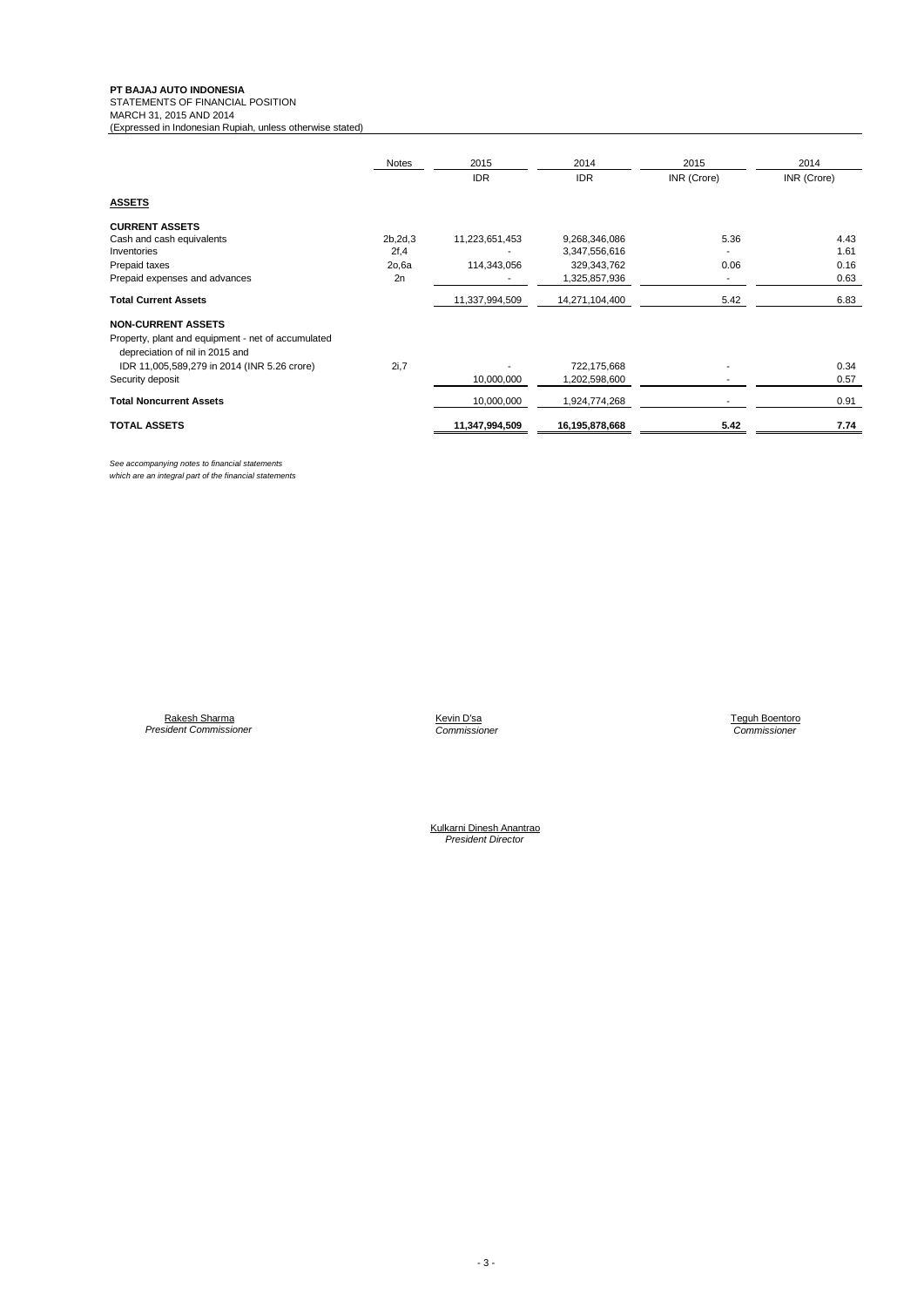**PT BAJAJ AUTO INDONESIA**<br>STATEMENTS OF FINANCIAL POSITION<br>MARCH 31, 2015 AND 2014

(Expressed in Indonesian Rupiah, unless otherwise stated) (Continued)

|                                                           | Notes | 2015              | 2014                 | 2015        | 2014        |
|-----------------------------------------------------------|-------|-------------------|----------------------|-------------|-------------|
|                                                           |       | <b>IDR</b>        | <b>IDR</b>           | INR (Crore) | INR (Crore) |
| <b>LIABILITIES AND EQUITY</b>                             |       |                   |                      |             |             |
| <b>CURRENT LIABILITIES</b>                                |       |                   |                      |             |             |
| Other payables                                            |       |                   | 898,545,057          |             | 0.43        |
| Taxes payable                                             | 20,6b | 10,000,000        | 36,818,314           |             | 0.02        |
| Accrued expenses                                          | 2n    | 117,756,000       | 254,712,655          | 0.06        | 0.12        |
| <b>Total Current Liabilities</b>                          |       | 127,756,000       | 1,190,076,026        | 0.06        | 0.57        |
| <b>NON-CURRENT LIABILITY</b>                              |       |                   |                      |             |             |
| Employees' benefits obligation                            | 2k,8  |                   | 453,120,736          |             | 0.22        |
| <b>EQUITY</b>                                             |       |                   |                      |             |             |
| Capital stock - USD 100 (IDR 935,500) par value per share |       |                   |                      |             |             |
| Authorized, subscribed and paid-up - 295,000 shares       | 9     | 388,232,500,000   | 388,232,500,000      | 185.45      | 185.45      |
| Foreign exchange difference on paid-up capital            | 9     | 17,623,187,500    | 17,623,187,500       | 8.42        | 8.42        |
| Deficit                                                   |       | (394,635,448,991) | (391, 303, 005, 594) | (188.51)    | (186.92)    |
| <b>Total Equity</b>                                       |       | 11,220,238,509    | 14,552,681,906       | 5.36        | 6.95        |
| <b>TOTAL LIABILITIES AND EQUITY</b>                       |       | 11,347,994,509    | 16,195,878,668       | 5.42        | 7.74        |

*See accompanying notes to financial statements which are an integral part of the financial statements*

Rakesh Sharma Kevin D'sa Teguh Boentoro *President Commissioner Commissioner Commissioner*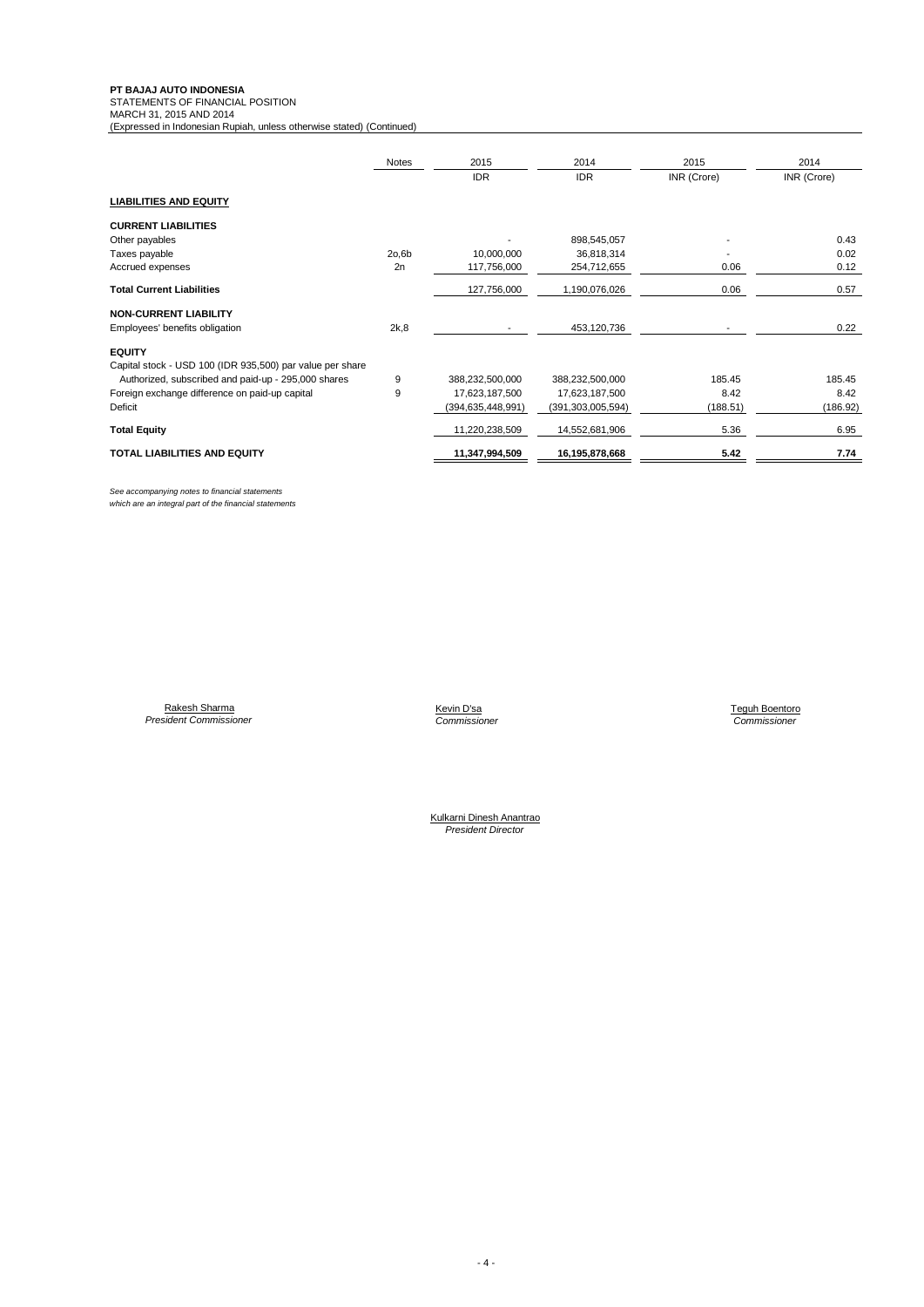#### **PT BAJAJ AUTO INDONESIA**

STATEMENTS OF COMPREHENSIVE INCOME

FOR THE YEARS ENDED MARCH 31, 2015 AND 2014 (Expressed in Indonesian Rupiah, unless otherwise stated)

|                                                                                                                                                                                                         | <b>Notes</b>   | 2015<br><b>IDR</b>                                                     | 2014<br><b>IDR</b>                                                               | 2015<br><b>INR</b> (Crore)   | 2014<br><b>INR</b> (Crore) |
|---------------------------------------------------------------------------------------------------------------------------------------------------------------------------------------------------------|----------------|------------------------------------------------------------------------|----------------------------------------------------------------------------------|------------------------------|----------------------------|
| <b>NET SALES</b>                                                                                                                                                                                        | 2n, 10         | 5,410,468,257                                                          | 18,417,448,332                                                                   | 2.58                         | 8.80                       |
| <b>COST OF GOODS SOLD</b>                                                                                                                                                                               | 2c,2n,5b,11    | 4,781,519,409                                                          | 17,184,714,589                                                                   | 2.28                         | 8.21                       |
| <b>GROSS PROFIT</b>                                                                                                                                                                                     |                | 628,948,848                                                            | 1,232,733,743                                                                    | 0.30                         | 0.59                       |
| <b>OPERATING EXPENSES</b><br>Selling<br>General and administrative                                                                                                                                      | 2n, 12         | (95,400,087)<br>(6, 196, 657, 014)                                     | (2,862,355,112)<br>(21, 913, 150, 519)                                           | (0.05)<br>(2.96)             | (1.37)<br>(10.47)          |
| <b>Total Operating Expenses</b>                                                                                                                                                                         |                | (6,292,057,101)                                                        | (24, 775, 505, 631)                                                              | (3.01)                       | (11.84)                    |
| <b>LOSS FROM OPERATIONS</b>                                                                                                                                                                             |                | (5,663,108,253)                                                        | (23, 542, 771, 888)                                                              | (2.71)                       | (11.25)                    |
| <b>OTHER INCOME (EXPENSES)</b><br>Gain (loss) on foreign exchange - net<br>Gain on sale of property, plant and equipments - net<br>Rental income<br>Interest income - net<br>Interest expense<br>Others | 2 <sub>b</sub> | 732,805,978<br>198,774,795<br>48,600,000<br>1,756,886<br>1,348,727,197 | (5, 130, 421, 603)<br>4,482,679<br>3,850,179<br>(733, 521, 676)<br>4,133,835,047 | 0.36<br>0.09<br>0.02<br>0.65 | (2.44)<br>(0.35)<br>1.98   |
| Other Income (Expenses) - Net                                                                                                                                                                           |                | 2,330,664,856                                                          | (1,721,775,374)                                                                  | 1.12                         | (0.81)                     |
| <b>LOSS BEFORE INCOME TAX</b>                                                                                                                                                                           |                | (3,332,443,397)                                                        | (25, 264, 547, 262)                                                              | (1.59)                       | (12.06)                    |
| <b>INCOME TAX BENEFIT (EXPENSES)</b>                                                                                                                                                                    | 20,6c          |                                                                        | (59,822,885,525)                                                                 |                              | (28.58)                    |
| <b>LOSS FOR THE YEAR</b>                                                                                                                                                                                |                | (3,332,443,397)                                                        | (85,087,432,787)                                                                 | (1.59)                       | (40.64)                    |
| <b>OTHER COMPREHENSIVE INCOME</b>                                                                                                                                                                       |                |                                                                        |                                                                                  |                              | ۰.                         |
| TOTAL COMPREHENSIVE LOSS FOR THE YEAR                                                                                                                                                                   |                | (3,332,443,397)                                                        | (85,087,432,787)                                                                 | (1.59)                       | (40.64)                    |

*See accompanying notes to financial statements*

*which are an integral part of the financial statements.*

Rakesh Sharma *President Commissioner*

*Commissioner Commissioner*

Teguh Boentoro<br>Commissioner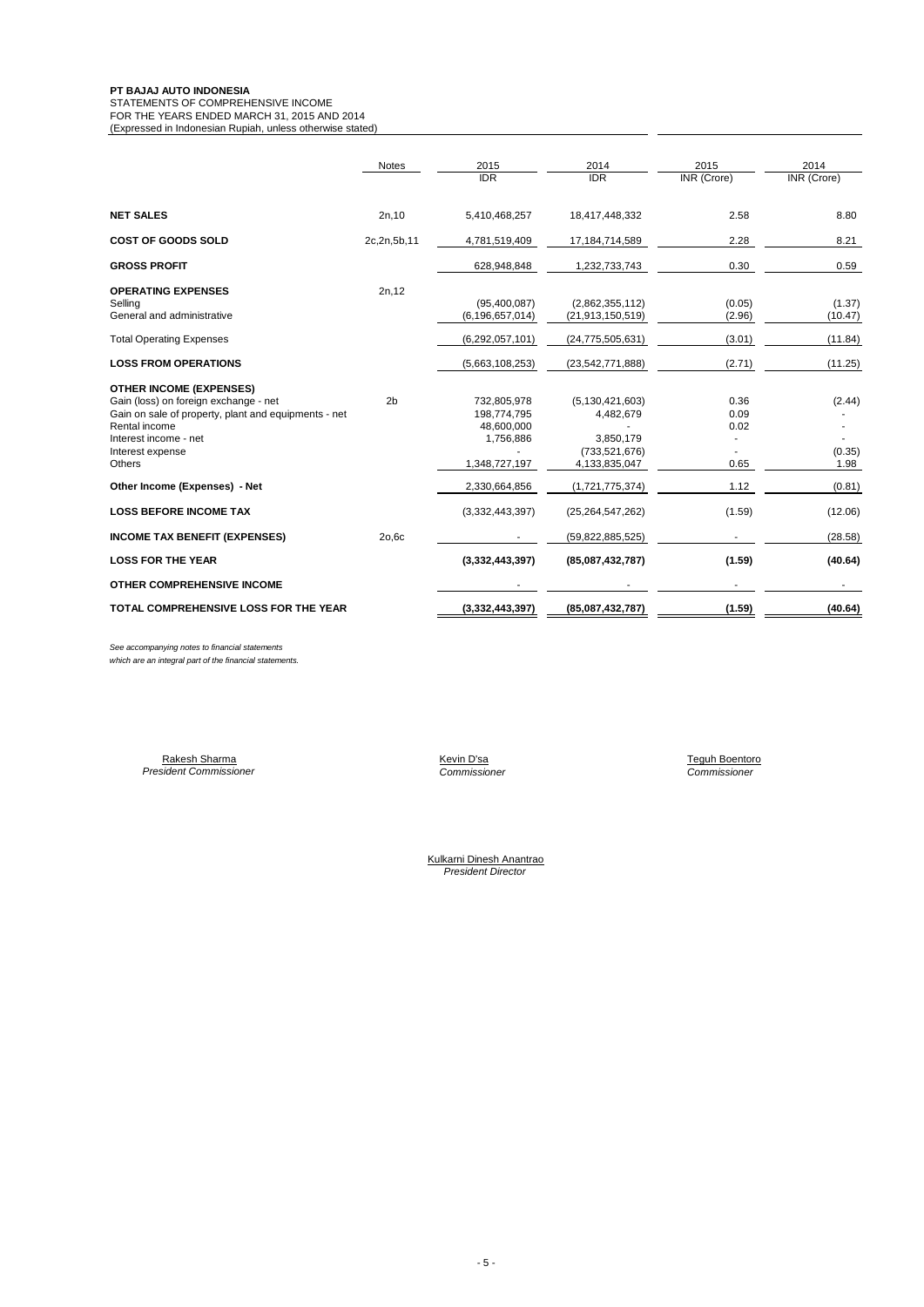#### FOR THE YEARS ENDED MARCH 31, 2015 AND 2014 (Expressed in Indonesian Rupiah, unless otherwise stated) **PT BAJAJ AUTO INDONESIA** STATEMENTS OF CHANGES IN EQUITY

|                                       | Paid-up<br>capital stock<br><b>IDR</b> | Foreign exchange<br>difference on<br>paid-up capital<br><b>IDR</b> | Deficit<br>IDR.      | Total equity<br>(capital deficiency)<br><b>IDR</b> |
|---------------------------------------|----------------------------------------|--------------------------------------------------------------------|----------------------|----------------------------------------------------|
| Balance as of April 1, 2013           | 275,972,500,000                        | 6,508,187,500                                                      | (306, 215, 572, 807) | (23, 734, 885, 307)                                |
| Additional paid up capital            | 112,260,000,000                        | 11,115,000,000                                                     |                      | 123,375,000,000                                    |
| Total comprehensive loss for the year |                                        |                                                                    | (85,087,432,787)     | (85,087,432,787)                                   |
| Balance as of March 31, 2014          | 388,232,500,000                        | 17,623,187,500                                                     | (391, 303, 005, 594) | 14,552,681,906                                     |
| Total comprehensive loss for the year |                                        |                                                                    | (3,332,443,397)      | (3,332,443,397)                                    |
| Balance as of March 31, 2015          | 388,232,500,000                        | 17,623,187,500                                                     | (394,635,448,991)    | 11,220,238,509                                     |

|                                       |               | Foreign exchange |             |                      |  |
|---------------------------------------|---------------|------------------|-------------|----------------------|--|
|                                       | Paid-up       | difference on    |             | Total equity         |  |
|                                       | capital stock | paid-up capital  | Deficit     | (Capital Deficiency) |  |
|                                       | INR (Crore)   | INR (Crore)      | INR (Crore) | INR (Crore)          |  |
| Balance as of April 1, 2013           | 131.83        | 3.11             | (146.28)    | (11.34)              |  |
| Additional paid up capital            | 53.62         | 5.31             |             | 58.93                |  |
| Total comprehensive loss for the year |               |                  | (40.64)     | (40.64)              |  |
| Balance as of March 31, 2014          | 185.45        | 8.42             | (186.92)    | 6.95                 |  |
| Total comprehensive loss for the year |               |                  | (1.59)      | (1.59)               |  |
| Balance as of March 31, 2015          | 185.45        | 8.42             | (188.51)    | 5.36                 |  |

*See accompanying notes to financial statements which are an integral part of the financial statements*

> *President Commissioner Commissioner Commissioner* Rakesh Sharma **Kevin D'sa** Kevin D'sa **Kevin D'sa** Teguh Boentoro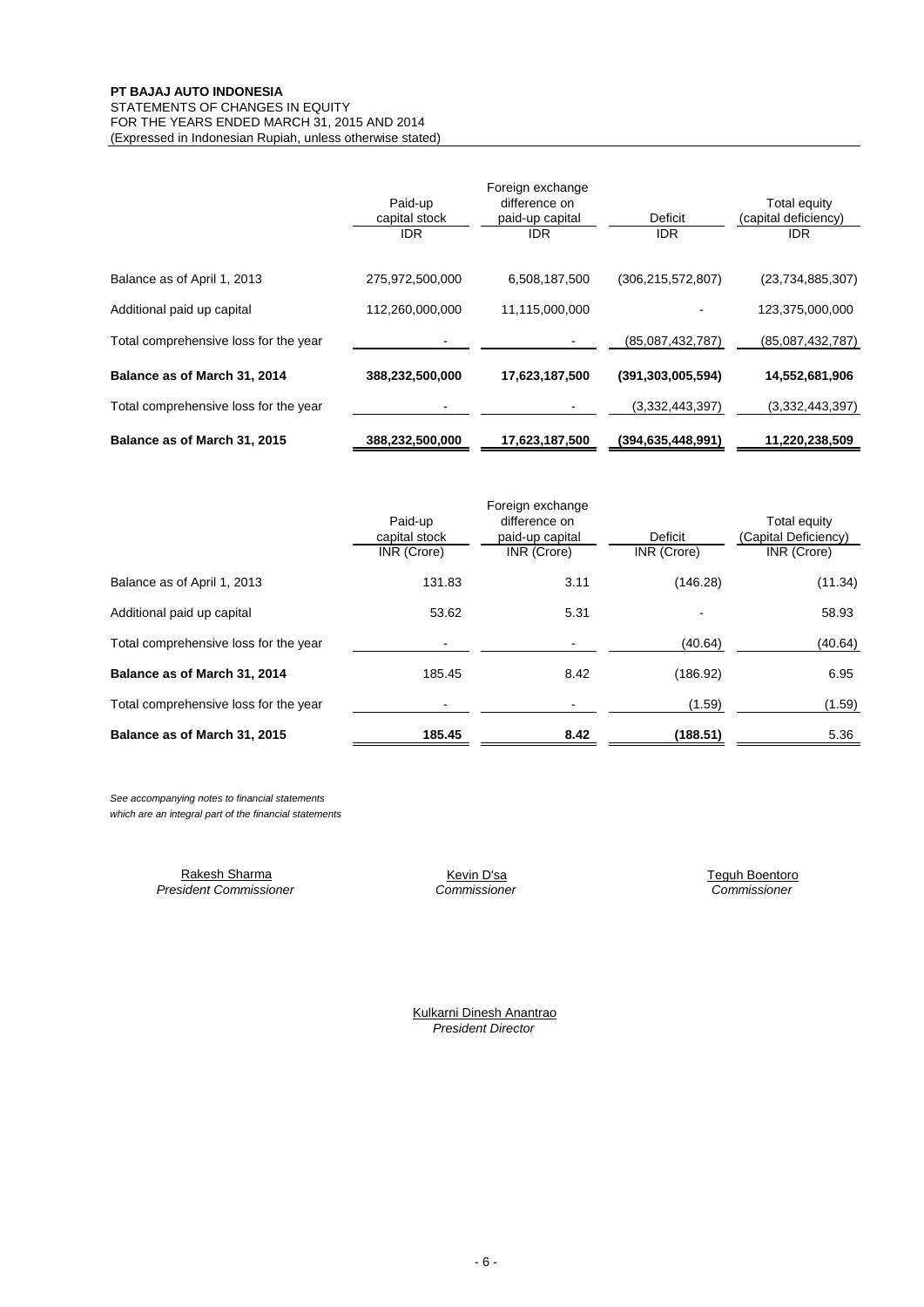#### **PT BAJAJ AUTO INDONESIA**

STATEMENTS OF CASH FLOWS

FOR THE YEARS ENDED MARCH 31, 2015 AND 2014 (Expressed in Indonesian Rupiah, unless otherwise stated)

|                                                                                                                                                                                             | 2015<br><b>IDR</b>                              | 2014<br><b>IDR</b>                                                     | 2015<br>INR (Crore)    | 2014<br>INR (Crore)               |
|---------------------------------------------------------------------------------------------------------------------------------------------------------------------------------------------|-------------------------------------------------|------------------------------------------------------------------------|------------------------|-----------------------------------|
| <b>CASH FLOWS FROM OPERATING ACTIVITIES</b><br>Cash receipts from customers<br>Cash paid to suppliers and employees<br>Interest and financial charges paid<br>Cash receipts from tax refund | 5,410,468,257<br>(5,714,139,641)<br>285,140,802 | 19,553,163,883<br>(96, 424, 178, 728)<br>(733, 521, 676)<br>24,749,520 | 2.58<br>(2.73)<br>0.14 | 9.34<br>(46.06)<br>(0.35)<br>0.01 |
| Net Cash Used in Operating Activities                                                                                                                                                       | (18,530,582)                                    | (77, 579, 787, 001)                                                    | (0.01)                 | (37.06)                           |
| <b>CASH FLOWS FROM INVESTING ACTIVITIES</b><br>Interest received<br>Proceeds from sale of property, plant and equipment<br>Decrease in security deposit                                     | 1,756,886<br>779.480.463<br>1,192,598,600       | 3,850,179<br>812,422,147<br>181,909,000                                | 0.37<br>0.57           | 0.39<br>0.09                      |
| Net Cash Provided by Investing Activities                                                                                                                                                   | 1,973,835,949                                   | 998,181,326                                                            | 0.94                   | 0.48                              |
| CASH FLOWS FROM FINANCING ACTIVITIES<br>Payment of bank loan<br>Paid-up capital                                                                                                             |                                                 | (48,595,000,000)<br>123,375,000,000                                    |                        | (23.21)<br>58.93                  |
| Net Cash Provided by Financing Activities                                                                                                                                                   |                                                 | 74,780,000,000                                                         |                        | 35.72                             |
| NET INCREASE (DECREASE) IN CASH AND<br><b>CASH EQUIVALENTS</b>                                                                                                                              | 1,955,305,367                                   | (1,801,605,675)                                                        | 0.93                   | (0.86)                            |
| CASH AND CASH EQUIVALENTS AT BEGINNING OF YEAR                                                                                                                                              | 9,268,346,086                                   | 11,069,951,761                                                         | 4.43                   | 5.29                              |
| CASH AND CASH EQUIVALENTS AT END OF YEAR                                                                                                                                                    | 11,223,651,453                                  | 9,268,346,086                                                          | 5.36                   | 4.43                              |

See accompanying notes to financial statements *which are an integral part of the financial statements*

*Rakesh Sharma* Kevin D'sa Teguh Boentoro President Commissioner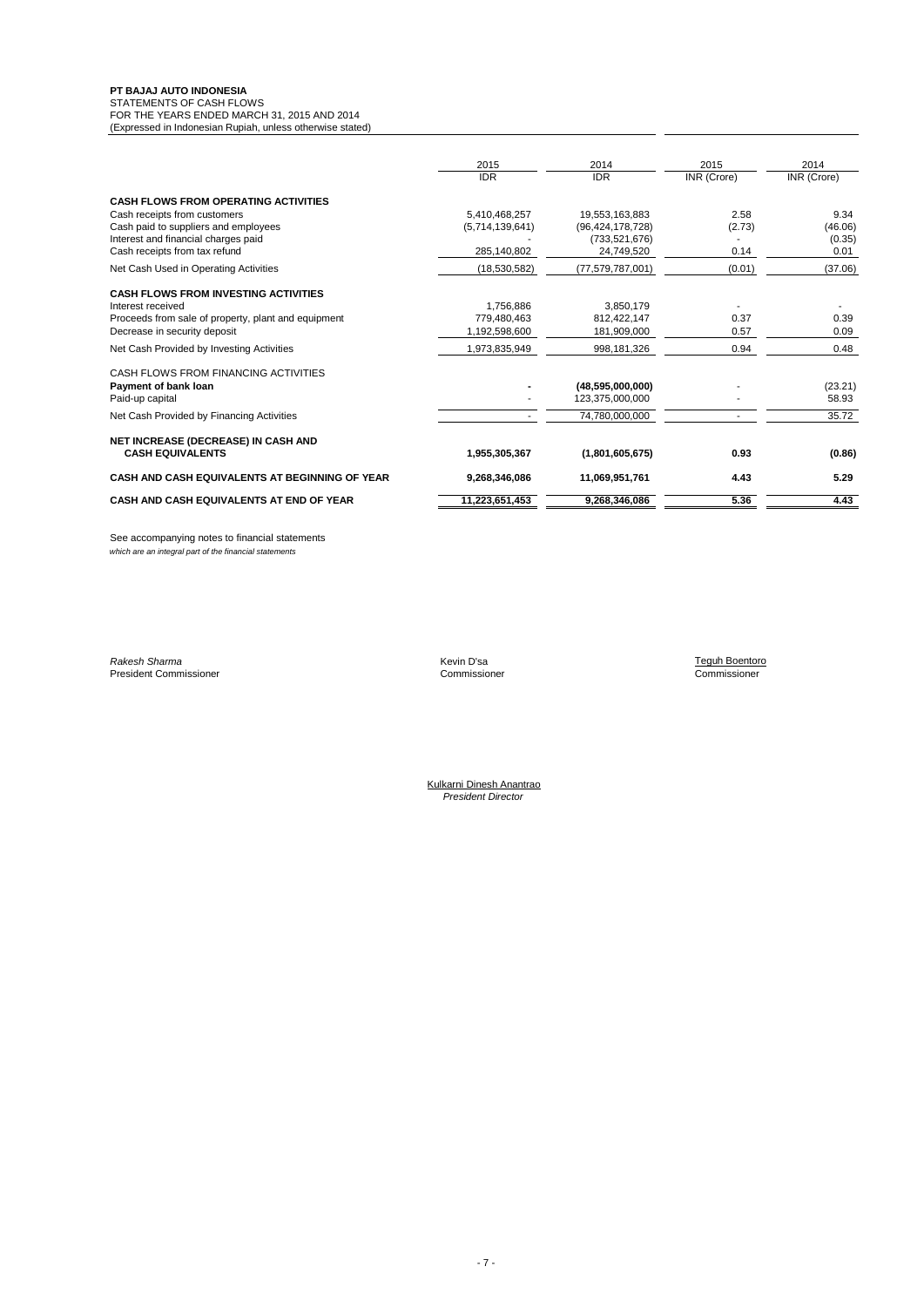#### **1. GENERAL**

PT Bajaj Auto Indonesia (the Company) was established within the framework of the Foreign Capital Investment Law No. 1 year 1967 as amended by Law No. 11 year 1970, based on notarial Deed No. 9 dated July 3, 2006 of Sutjipto, S.H., M.Kn., notary public in Jakarta. The deed of establishment has been approved by the Minister of Law and Human Rights of the Republic of Indonesia with decision letter No. C-22753 HT.01.01.TH.2006 dated August 3, 2006, and was published in State Gazette No. 83 dated October 17, 2006, Supplement No. 11137. Based on Decision Letter No. 631/I/PMA/2006, Project Code No. 3591/5030-31/32-19262 dated June 8, 2006 and No. 1119/III/PMA/08 dated July 10, 2008, the Company obtained approval for foreign investment from Foreign Investment Coordinating Board (BKPM). The articles of association have been amended several times, most recently are:

- Notarial deed No. 82 dated April 18, 2013 by Mala Mukti, S.H., LL.M., a notary public in Jakarta, concerning in increasing paid up capital based on circular of shareholders. These changes has been approved by the Minister of Law and Human Rights of the Republic of Indonesia with decision letter No. AHU-27579- AH.01.02-Tahun 2013 dated May 22, 2013.
- Notarial deed No. 09 dated September 9, 2013 by Mala Mukti, S.H., LL.M., a notary public in Jakarta, concerning in changes of the management structure of the board of directors and company's head office address. These changes has been approved by the Minister of Law and Human Rights of the Republic of Indonesia with decision letter No. AHU-65799.AH.01.02.Tahun 2013 dated December 16, 2013.
- Notarial deed No. 92 dated Januari 30, 2014 by Mala Mukti, S.H., LL.M., a notary public in Jakarta, concerning in increasing paid up capital based on circular of shareholders. These changes has been approved by the Minister of Law and Human Rights of the Republic of Indonesia with decision letter No. AHU-08665.AH.01.02.Tahun 2014 dated February 28, 2014.
- The Company has obtained the approval letter from Foreign Investment Coordinating Board (BKPM) regarding increase in paid in capital as stated in BKPM's approval No. 671/A.8/PMA/2013, dated April 11, 2013 and No.175/I/IP-PB/PMA/2014 dated January 24, 2014.

The Company is domiciled in Jalan Panjang N0. 11D-E Arteri Kelapa Dua, Kebon Jeruk - Jakarta..

In accordance with article 3 of the Company's articles of association, the scope of its activities is to engage in the trading and manufacturing of two wheelers, three wheelers and spare parts thereof. The Company started commercial operations in 2006.

The Company's management as of March 31, 2015 and 2014 consist of the following:

|                               | 2015 and 2014            |
|-------------------------------|--------------------------|
|                               |                          |
| <b>President Commissioner</b> | Rakesh Sharma            |
| Commissioners                 | Kevin D'sa               |
|                               | <b>Teguh Boentoro</b>    |
| <b>President Director</b>     | Kulkarni Dinesh Anantrao |

The Company had total number of employees of nil in 2015 and 4 persons in 2014 (unaudited).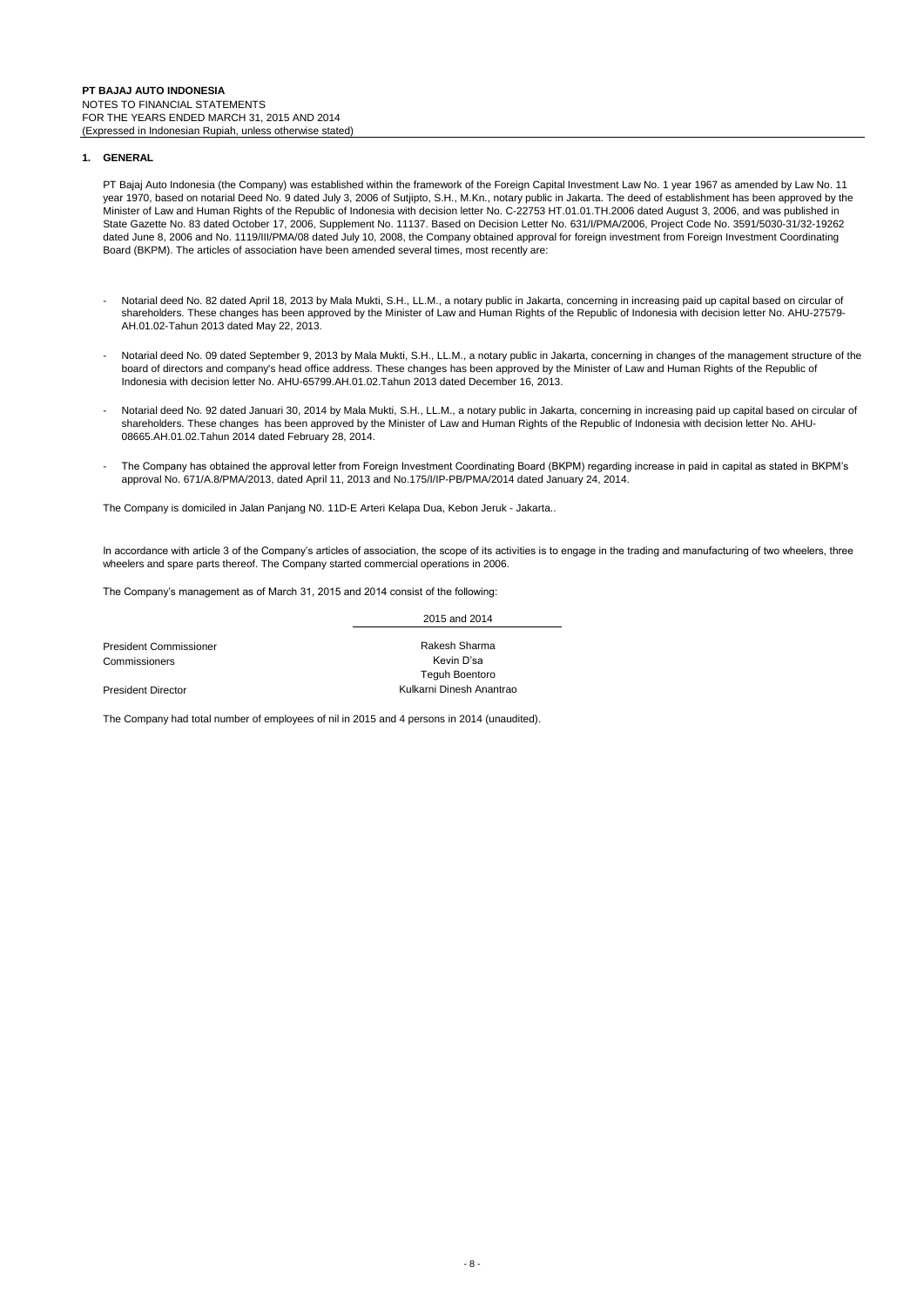#### **2. SUMMARY OF SIGNIFICANT ACCOUNTING POLICIES**

#### a. **Financial Statement Presentation**

The financial statements have been prepared in accordance with Indonesian Financial Accounting Standards ("SAK"), which comprise the Statements and Intrepretations issued by the Board of Financial Accounting Standards of the Indonesian Institute of Accountants. Such financial statements are an English translation of the Company's statutory report in Indonesia, and are not intended to present financial position and results of operations, changes in equity, and cash flows in accordance with accounting principles and reporting practices generally accepted in other countries and jurisdictions.

The financial statements, except for the statements of cash flows, are prepared under the accrual basis of accounting. The reporting currency used in the preparation of the financial statements is the Indonesian Rupiah, while the measurement basis used is the historical cost, except for certain accounts which are measured on the bases described in the related accounting policies.

The statements of cash flows are prepared using the direct method with classifications of cash flows into operating, investing and financing activities.

#### b. **Foreign Currency Transactions and Translation**

The financial statements are presented in Rupiah, which is functional currency and reporting currency of the Company. Transactions denominated in a foreign currency are translated into Rupiah at the exchange rate prevailing at the date of the transaction. At the reporting dates, monetary assets and liabilities in foreign currencies are translated at the Central Bank of Indonesia middle rates. Foreign exchange gains and losses resulting from the settlement of such transactions and from the translation at period-end exchange rates of monetary assets and liabilities denominated in foreign currencies are recognised in the profit or loss.

#### c. **Transaction with Related Parties**

A related party is a person or entity that is related to the Company:

- 1) directy, or indirectly through one or more intermediaries, the party (1) controls, is controlled by, or is under common control with the Company; has an interest in the Company that gives it significant influence over the Company; or has joint control over the Company.
- 2) the party is an associate of the Company;
- 3) the party is a joint venture in which the Company is a venturer;
- 4) the party is a member of the key management personnel of the Company;
- 5) the party is a close member of the family of any individuals referred to in (1) or (4)
- 6) the party is an entity that is controller, jointly controlled, significantly influenced by or for which significant voting power in such entity resides with directly or indirectly, any individual referred to in (4) or (5); or
- 7) The party is a post-employment benefit plan for the benefit employees of the Company, or of any entity that is a related party of the Company.

#### d. **Cash and Cash equivalents**

Cash and cash equivalents consist of cash on hand and in banks and all unrestricted investment with maturities of three months or less from the date of placement.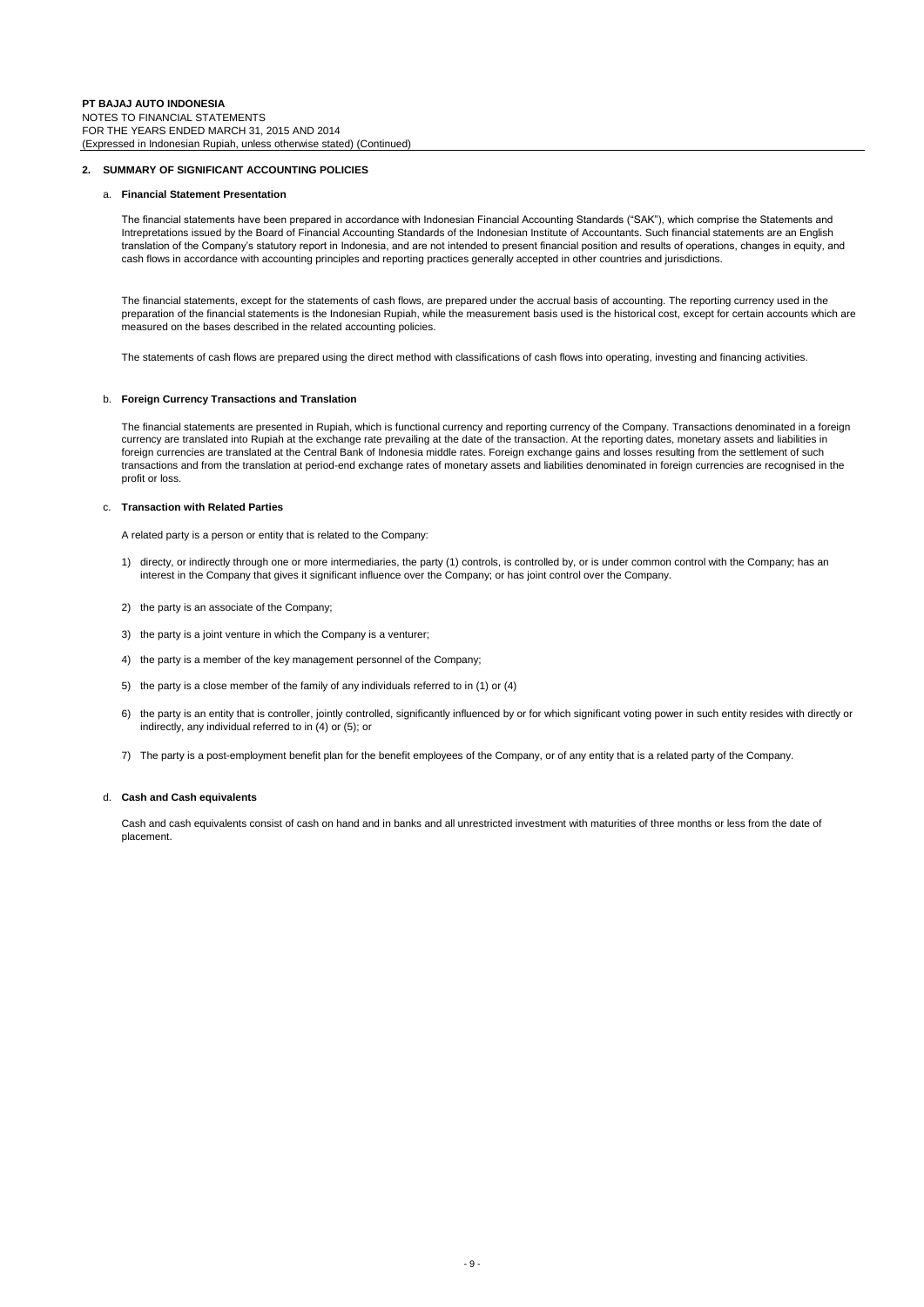#### **2. SUMMARY OF SIGNIFICANT ACCOUNTING POLICIES (Continued)**

#### e. **Trade receivables**

Trade receivables are recognized initially at fair value and subsequently measured at amortised cost using the effective interest method, less provision for impairment. A provision for impairment of trade receivable is established when there is objective evidence that the outstanding amounts of the Company's receivables will not be collected.

#### f. **Inventories**

Inventories are stated at cost or net realizable value, whichever is lower. Costs of vehicles and spare parts are determined using the moving weighted average method.

A provision for inventory loss is determined on the basis of estimated inventory losses since the date of the last physical inventory.

#### g. **Impairment of Financial Assets**

At the end of each reporting period, the Company assesses whether there is objective evidence that a financial asset or group of financial assets is impaired. A financial asset or a group of financial assets is impaired and impairment losses are recognised only if there is objective evidence of impairment as a result of one or more events that occurred after the initial recognition of the asset (a "loss event") and that loss event (or events) has an impact on the estimated future cash flows of the financial asset or group of financial assets that can be reliably estimated. The Company first assesses whether objective evidence of impairment exists.

For loans and receivables category, the amount of the loss is measured as the difference between the asset's carrying amount and the present value of estimated future cash flows (excluding future credit losses that have not been incurred) discounted at the financial asset's original effective interest rate. The carrying amount of the asset is reduced and the amount of the loss is recognised in the profit or loss.

If, in a subsequent period, the amount of the impairment loss decreases and the decrease can be related objectively to an event occurring after the impairment was recognised (such as an improvement in the debtor's credit rating), the reversal of the previously recognised impairment loss is recognised in the profit or loss.

#### h. **Prepaid Expenses**

Prepaid expenses are amortized over their beneficial periods using the straight-line method.

#### i. **Property, Plant and Equipment and Depreciation**

Property, plant and equipment are stated at cost less accumulated depreciation and impairment losses.

Depreciation is computed using the straight-line method based on the estimated useful lives of the assets as follows:

|                                        | Years   |
|----------------------------------------|---------|
| Machinery                              |         |
| Computer and data processing equipment |         |
| Factory equipment                      |         |
| Home and office appliance              |         |
| Transportation equipment               | $4 - 8$ |

When the carrying amount of an asset exceeds its estimated recoverable amount, the asset is written down to its estimated recoverable amount, which is determined as the higher of net selling price of value in use.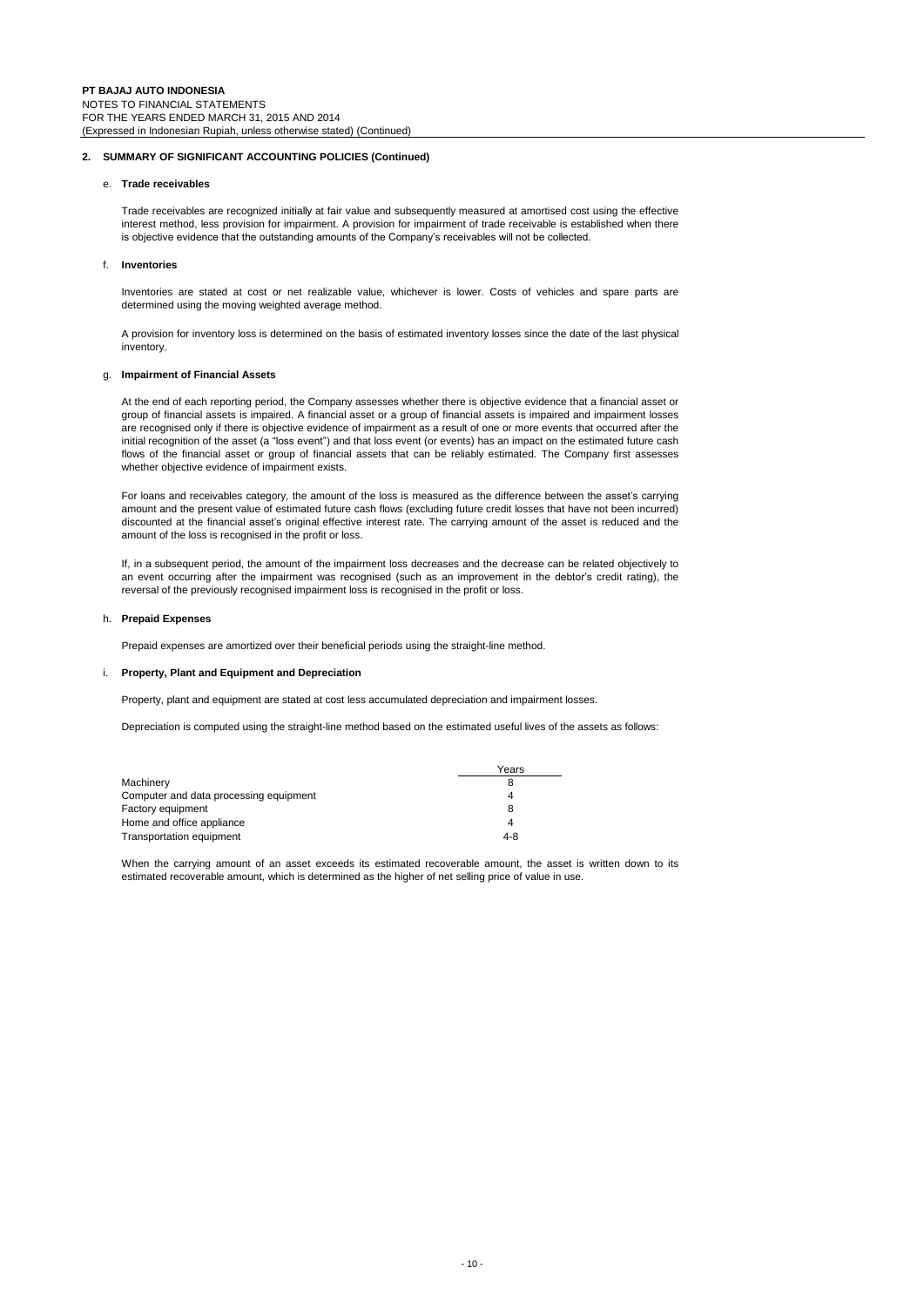#### **2. SUMMARY OF SIGNIFICANT ACCOUNTING POLICIES (Continued)**

#### i. **Property, Plant and Equipment and Depreciation (Continued)**

The cost of maintenance and repairs is charged to operations as incurred. Other costs incurred subsequently to add to, replace part of, or service an item of property, plant and equipment, are recognized as asset if, and only if it is probable that future economic benefits associated with the item will flow to the entity and the cost of the item can be measured reliably. Gain and losses on disposals are determined by comparing the proceeds with the carrying amount and are recognized within other gains (losses) – net in the profit and loss.

#### j. **Trade Payables**

Trade payable are stated at nominal values.

#### k. **Employees' Benefits**

The Company recognized the estimated liabilities for employees' benefits in accordance with the Labor Law No. 13/2003 dated March 25, 2003.

The cost of providing post-employment benefits is determined using the Projected Unit Credit Method. The accumulated unrecognized actuarial gains and losses that exceed 10% of the greater of the present value of the Company's defined benefit obligation and the fair value of plan assets are recognized on straight-line basis over the expected average remaining working lives of the participating employees. Past service cost is recognized immediately to the extent that the benefits are already vested, and otherwise is amortized on a straight-line basis over the average period until the benefits become vested.

The post-employment benefits obligation recognized in the statements of financial position represent the present value of the defined benefit obligation, as adjusted for unrecognized actuarial gains and losses and unrecognized past service cost and as reduced by the fair value of plan assets.

#### l. **Impairment of Non-Financial Assets**

At reporting date, the Company reviews any indication of asset impairment.

Non-financial assets are reviewed for impairment whenever events or changes in circumstances indicate that the carrying amount may not be recoverable. An impairment loss is recognised for the amount by which the asset's carrying amount exceeds its recoverable amount. The recoverable amount is the higher of an asset's fair value less cost to sales and value in use. For the purposes of assessing impairment, assets are grouped at the lowest levels for which there are separately identifiable cash flows (cash-generating units). Non-financial assets that have suffered an impairment are reviewed for possible reversal of the impairment at each reporting date.

#### m. **Financial Assets and Liabilities**

#### Financial Assets

Financial assets are classified in categories of (i) financial assets at fair value through profit and loss, (ii) loans and receivables, (iii) held-to-maturity financial assets, and (iv) available-for-sale financial assets. The classification depends on the purpose for which the financials assets were acquired. Management determines the classification of its financial assets at initial recognition.

#### Financial Liabilities

Financial liabilities are classified in the following categories of (i) financial liabilities at fair value through profit and loss and (ii) financial liabilities measured at amortized cost. Financial liabilities are derecognized when they have redeemed or otherwise extinguished.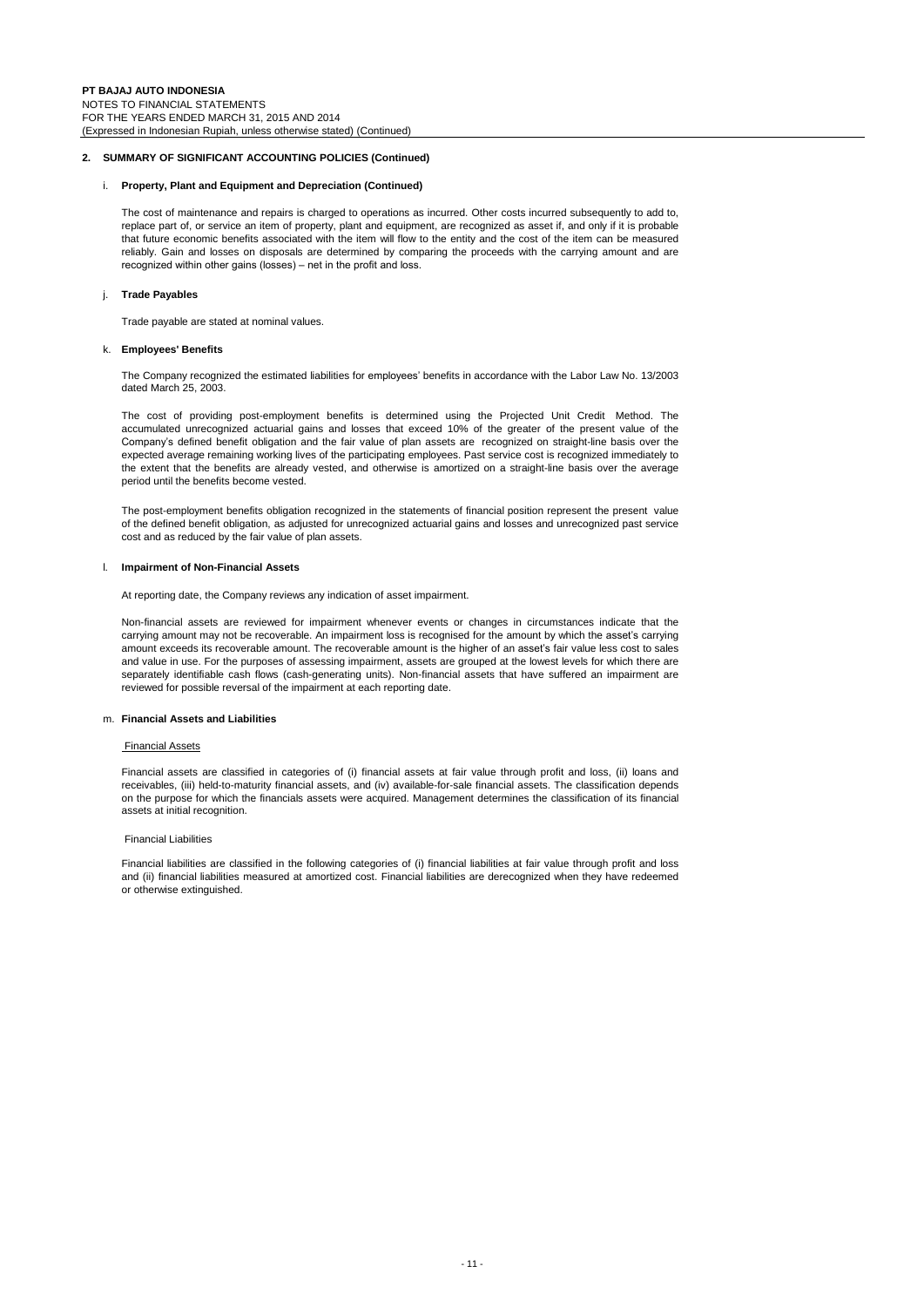#### **2. SUMMARY OF SIGNIFICANT ACCOUNTING POLICIES (Continued)**

#### m. **Financial Assets and Liabilities (Continued)**

#### Determination of Fair Value

The fair value of financial instruments traded in active markets is determined based on quoted market prices at the balance sheet date. Quoted market value used by the Company for the financial asset is bid price, while for the financial liabilities is ask price.

The fair value of financial instruments not traded in active markets is determined by using a specific valuation technique. The Company uses the discounted cash flow method by using assumptions based on market conditions existing at the date of financial position to determine the fair value of other financial instruments

#### n. **Revenue and Expense Recognition**

Sales are recognized when the goods are delivered and title has passed. Expenses are recognized when incurred.

#### o. **Income Tax**

Current tax expense is determined based on the taxable income for the year computed using prevailing tax rates.

Deferred tax assets and liabilities are recognized for the future tax consequences attributable to differences between the financial statement carrying amounts of existing assets and liabilities and their respective tax bases. Deferred tax liabilities are recognized for all taxable temporary differences and deferred tax assets are recognized for deductible temporary differences to the extent that it is probable that taxable income will be available in future periods against which the deductible temporary differences can be utilized.

Deferred tax is calculated at the tax rates that have been enacted or substantively enacted by the date of financial statements. Deferred tax is charged or credited in the statement of income, except when it relates to items charged or credited directly to equity, in which case the deferred tax is also charged or credited directly to equity.

Deferred tax assets and liabilities are offset in the statements of financial position, except if these are for different legal entities, in the same manner the current tax assets and liabilities are presented.

Amendments to tax obligation are recorded when an assessment is received or, if appealed against by the Company and its subsidiaries, when the result of the appeal is determined.

#### p. **Use of Estimates**

The preparation of financial statements in conformity with generally accepted accounting principles requires management to make estimates and assumptions that affect the reported amounts of assets and liabilities and disclosure of contingent assets and liabilities at the date of the financial statements and the reported amounts of revenues and expenses during the reporting period. Actual results could be different from these estimates.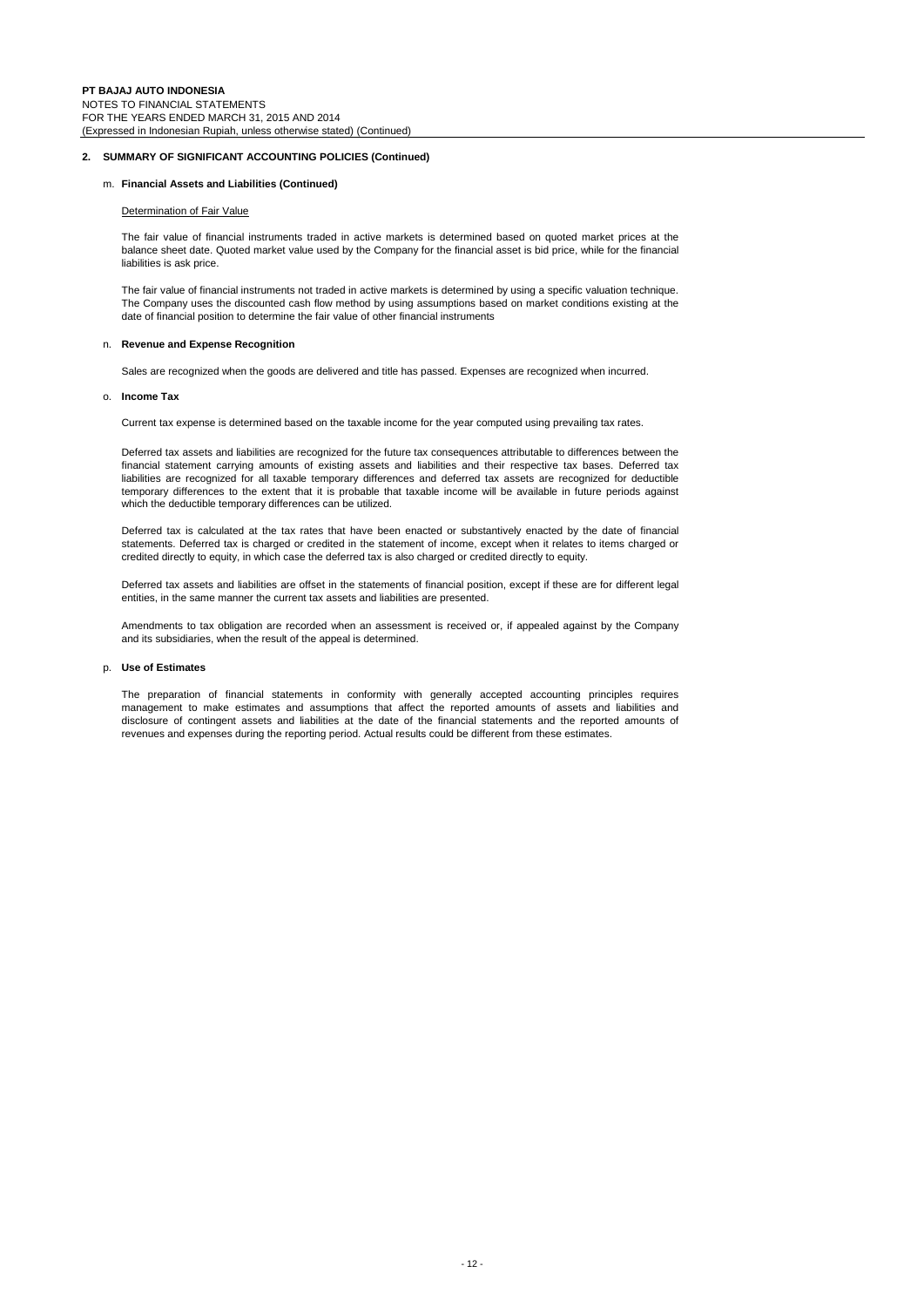**PT BAJAJ AUTO INDONESIA** NOTES TO FINANCIAL STATEMENTS FOR THE YEARS ENDED MARCH 31, 2015 AND 2014 (Expressed in Indonesian Rupiah, unless otherwise stated) (Continued)

#### **3. CASH AND CASH EQUIVALENTS**

|                                | 2015           | 2014          | 2015        | 2014               |
|--------------------------------|----------------|---------------|-------------|--------------------|
|                                | <b>IDR</b>     | <b>IDR</b>    | INR (Crore) | INR (Crore)        |
| Cash on hand - Rupiah          |                | 2,279,052     |             |                    |
| Cash in banks                  |                |               |             |                    |
| Citibank N.A.                  | 11,223,451,453 | 8,185,785,906 | 5.36        | 3.92               |
| PT Bank Central Asia, Tbk      | 200,000        | 677,918,695   |             | 0.32               |
| PT Bank Danamon Indonesia, Tbk |                | 402,362,433   | ٠           | 0.19               |
| Subtotal                       | 11,223,651,453 | 9,266,067,034 | 5.36        | 4.43               |
| Total                          | 11,223,651,453 | 9,268,346,086 | 5.36        | 4.43               |
| By Currency                    |                |               |             |                    |
|                                | 2015           | 2014          | 2015        | 2014               |
|                                | <b>IDR</b>     | <b>IDR</b>    | INR (Crore) | <b>INR</b> (Crore) |
| <b>United States Dollar</b>    | 5,513,409,190  | 6,120,169,513 | 2.63        | 2.93               |
| Indonesian Rupiah              | 5,710,242,263  | 3,148,176,573 | 2.73        | 1.50               |
| Total                          | 11,223,651,453 | 9,268,346,086 | 5.36        | 4.43               |

#### **4. INVENTORIES**

|                          | 2015<br><b>IDR</b>       | 2014<br><b>IDR</b> | 2015<br>INR (Crore) | 2014<br>INR (Crore) |
|--------------------------|--------------------------|--------------------|---------------------|---------------------|
| Finished goods           |                          |                    |                     |                     |
| Vehicles - two wheelers  | $\overline{\phantom{a}}$ | 2,126,045,775      | $\sim$              | 1.02                |
| Spareparts               | $\overline{\phantom{a}}$ | 473,706,141        | ۰                   | 0.23                |
| Semi finished components |                          | 230,916,895        |                     | 0.11                |
| Goods in transit         |                          |                    |                     |                     |
| Spareparts               |                          | 516,887,805        |                     | 0.25                |
| Total                    |                          | 3,347,556,616      |                     | 1.61                |

#### **5. NATURE OF RELATIONSHIP AND TRANSACTIONS WITH RELATED PARTIES**

#### a. Nature of Relationship

- Bajaj Auto Limited and Mr. Teguh Boentoro are the stockholders of the Company.
- PT Abdi Raharja is a related party wherein stockholder is the same as the stockholder of the Company.

### b. Purchases

Purchases from Bajaj Auto Limited amounting to IDR 1,063,038,551 (Rs. 0.51 crore) and IDR 3,000,250,000 (Rs. 1.43 crore) for the years ended March 31, 2015 and 2014 respectively and constituted approximately 22.23% and 17.46% of the total Cost of Goods Sold for 2015 and 2014 which, according to management, were made at normal terms and conditions as those done with third parties.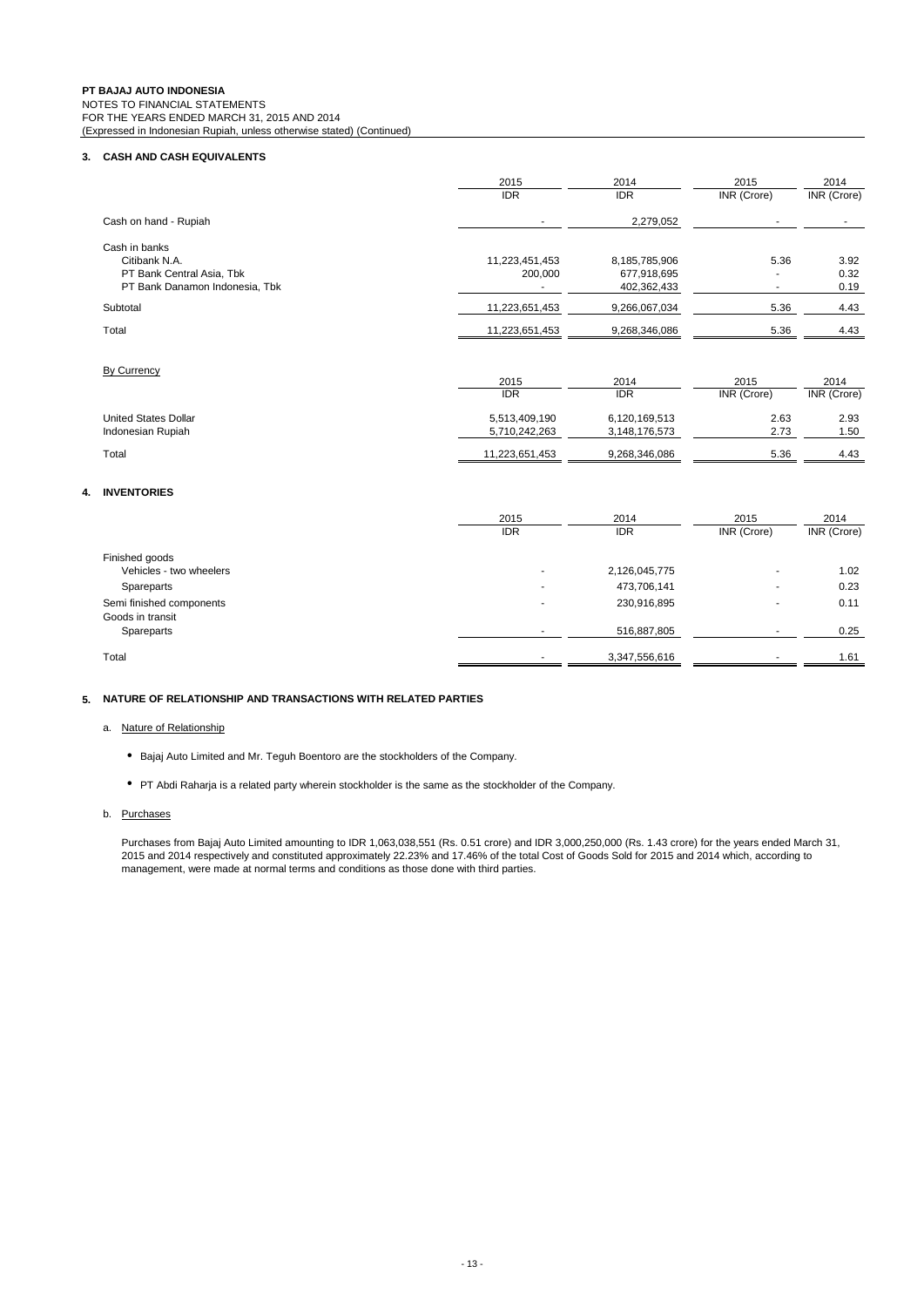### **6. TAXATION**

# a. Prepaid Taxes

|                          | 2015        | 2014        | 2015        | 2014        |
|--------------------------|-------------|-------------|-------------|-------------|
|                          | <b>IDR</b>  | <b>IDR</b>  | INR (Crore) | INR (Crore) |
| Income tax - Article 28a |             |             |             |             |
| 2015                     | 38,122,000  |             | 0.02        |             |
| 2014                     |             | 74,355,000  | ۰           | 0.04        |
| 2013                     |             | 211,099,000 | ۰           | 0.10        |
| Value Added Tax          | 76,221,056  |             | 0.04        |             |
| Tax receivable (Note 6d) |             |             |             |             |
| Income tax article 23    |             | 23,664,960  | ۰           | 0.01        |
| Value Added Taxes        |             | 20,224,802  | ۰           | 0.01        |
| Total                    | 114,343,056 | 329,343,762 | 0.06        | 0.16        |
| Taxes Payable<br>b.      |             |             |             |             |
|                          | 2015        | 2014        | 2015        | 2014        |
|                          | <b>IDR</b>  | <b>IDR</b>  | INR (Crore) | INR (Crore) |
| Income taxes:            |             |             |             |             |
| ArticlaA(2)              | 10,000,000  |             |             |             |

| пісопіе тахез.    |            |            |      |
|-------------------|------------|------------|------|
| Article 4 (2)     | 10.000.000 |            |      |
| Article 21        |            | 31,552,156 | 0.02 |
| Article 23        |            | 4,966,553  |      |
| Value Added Taxes |            | 299.605    |      |
| Total             | 10.000.000 | 36,818,314 | 0.02 |

# c. Tax Benefit

A reconciliation between loss before tax per statements of income and fiscal loss is as follows:

|                                                       | 2015            | 2014                | 2015        | 2014        |
|-------------------------------------------------------|-----------------|---------------------|-------------|-------------|
|                                                       | <b>IDR</b>      | <b>IDR</b>          | INR (Crore) | INR (Crore) |
| Loss before tax per statements of income              | (3,332,443,397) | (25, 264, 547, 262) | (1.59)      | (12.06)     |
| Temporary differences:                                |                 |                     |             |             |
| Provision for employees' benefit income - realization | (453, 120, 736) | (2,324,618,206)     | (0.22)      | (1.12)      |
| Total                                                 | (453, 120, 736) | (2,324,618,206)     | (0.22)      | (1.12)      |
| Nondeductible expenses (income):                      |                 |                     |             |             |
| Employees' benefit in kinds:                          |                 |                     |             |             |
| Residence rental                                      | 217,908,069     | 461.901.274         | 0.10        | 0.22        |
| Miscellaneous expense                                 | 154, 145, 615   | 348,807,533         | 0.07        | 0.17        |
| Provision for doubtful account                        | 85.365.365      |                     | 0.04        |             |
| Employees' residence telephone and mobilephones       | 49,141,471      | 88,357,968          | 0.02        | 0.04        |
| Entertainment                                         | 38,732,733      | 174,509,970         | 0.02        | 0.08        |
| Depreciation                                          | 23,406,250      | 46.812.500          | 0.01        | 0.02        |
| Other employees benefit in kinds                      | 13,862,434      | 84,887,600          | 0.01        | 0.04        |
| Medical allowance and benefit                         | 10.714.716      | 41.253.453          | 0.01        | 0.02        |
| Pantry                                                | 1,952,450       | 25,759,547          |             | 0.01        |
| Other compensation                                    |                 | 260.087.331         |             | 0.12        |
| Employees expense                                     |                 | 5.433.514           |             |             |
| Gift and presents                                     |                 | 2,742,996           |             |             |
| Interest income                                       | (1,756,886)     | (3,850,179)         |             |             |
| Adjustment in value of inventory                      | (4,794,027,497) | (1,069,965,310)     | (2.29)      | (0.51)      |
| Total                                                 | (4,200,555,280) | 466,738,197         | (2.01)      | 0.21        |
| Fiscal loss for current year                          | (7,986,119,413) | (27, 122, 427, 272) | (3.82)      | (12.97)     |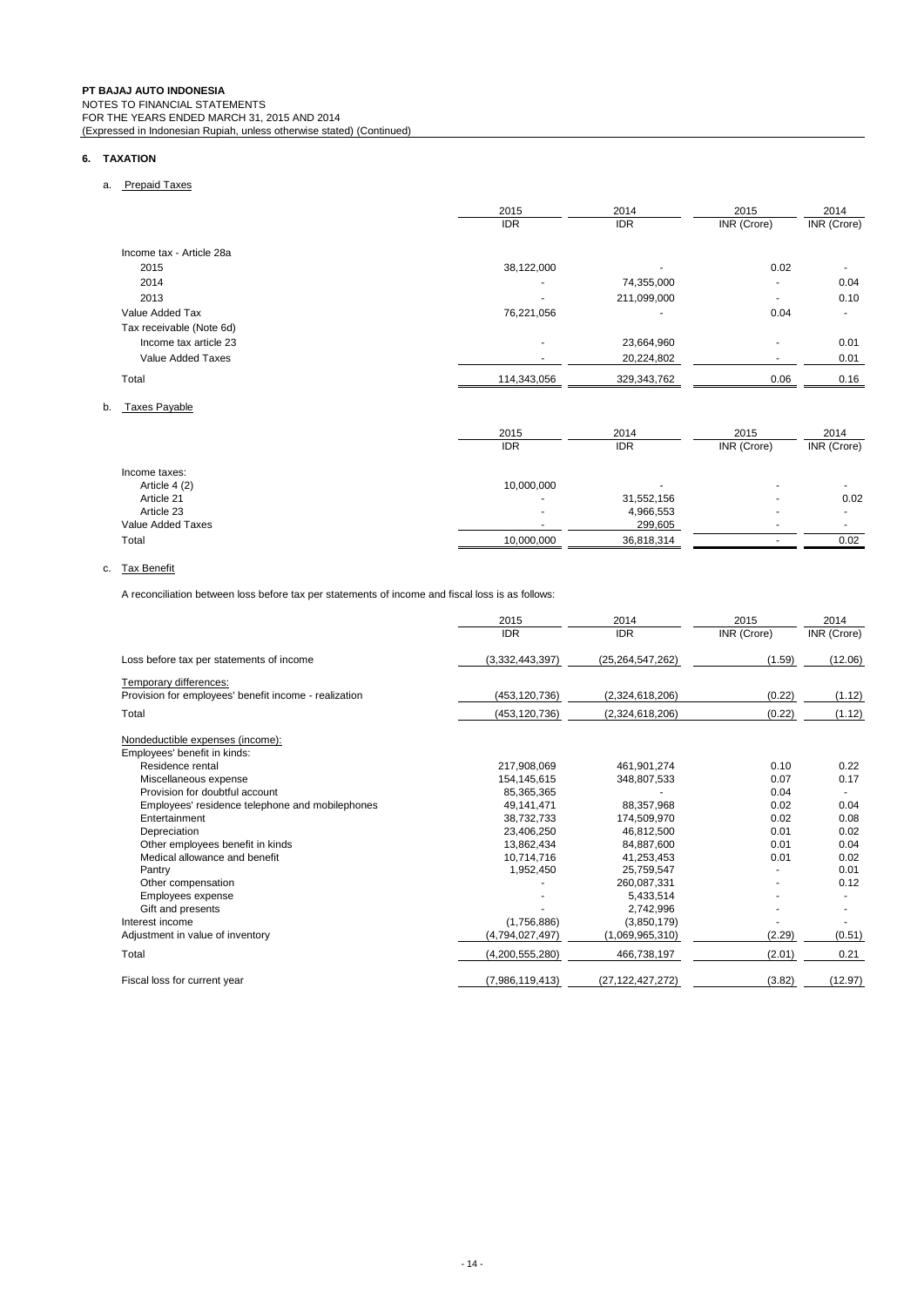#### **PT BAJAJ AUTO INDONESIA** NOTES TO FINANCIAL STATEMENTS FOR THE YEARS ENDED MARCH 31, 2015 AND 2014 (Expressed in Indonesian Rupiah, unless otherwise stated) (Continued)

#### **6. TAXATION (Continued)**

# c. Tax Benefit (Continued)

|                                     | 2015                | 2014                | 2015        | 2014        |
|-------------------------------------|---------------------|---------------------|-------------|-------------|
|                                     | <b>IDR</b>          | <b>IDR</b>          | INR (Crore) | INR (Crore) |
| Compensated prior year fiscal loss: |                     |                     |             |             |
| 2015                                | (7,986,119,413)     |                     | (3.82)      |             |
| 2014                                | (27, 122, 427, 272) | (27, 122, 427, 272) | (12.97)     | (12.97)     |
| 2013                                | (37, 821, 960, 782) | (37,821,960,782)    | (18.07)     | (18.07)     |
| Adjustment of tax decision letter   |                     |                     |             |             |
| for income tax 2013                 | 37,821,960,782      |                     | 18.07       |             |
| 2012                                | (18,344,845,869)    | (18, 344, 845, 869) | (8.76)      | (8.76)      |
| Adjustment of tax decision letter   |                     |                     |             |             |
| for income tax 2012                 | 18,344,845,869      | 18,344,845,869      | 8.76        | 8.76        |
| 2011                                | (21,590,369,920)    | (21,590,369,920)    | (10.31)     | (10.31)     |
| Adjustment of tax decision letter   |                     |                     |             |             |
| for income tax 2011                 | 1,231,227,900       | 1,231,227,900       | 0.59        | 0.59        |
| 2010                                | (34, 414, 091, 767) | (34, 414, 091, 767) | (16.44)     | (16.44)     |
| Adjustment of tax decision letter   |                     |                     |             |             |
| for income tax 2010                 | 747,189,291         | 747,189,291         | 0.36        | 0.36        |
| Accumulated fiscal loss             | (89, 134, 591, 180) | (118,970,432,549)   | (42.59)     | (56.84)     |

# d. Tax Decision Letter

The Company obtained Tax Decision Letter from Chief of Jakarta Tax Service Office as follows:

|     | 2015             |                                              |                                                                 |                         |                           |                                 |  |  |
|-----|------------------|----------------------------------------------|-----------------------------------------------------------------|-------------------------|---------------------------|---------------------------------|--|--|
| No. | Date             | Decision Letter No.                          | Description                                                     | Period                  | Excess (under)<br>payment | Excess (under)<br>payment (INR) |  |  |
|     | July 2, 2014     | 00149/406/12/055/14                          | Corporate income tax refund<br>based on tax assesment<br>letter | 2013 (fiscal year 2012) | 211.090.000               | 0.10                            |  |  |
| 2   | December 8, 2014 | KEP-<br>00047/SKPPKP/WPJ.07/K<br>P.0303/2014 | Preliminary refund corporate<br>income tax                      | 2014 (fiscal year 2013) | 53,826,000                | 0.03                            |  |  |
| 3   | June 19, 2014    | Put-<br>53298/PP/M.IVB/16/2014               | Value Added Tax refund<br>based on Court Judgement<br>result    | 2009                    | 19,584,802                | 0.01                            |  |  |
| 4   | June 19, 2014    | Put-<br>53299/PP/M.IVB/16/2014               | Value Added Tax refund<br>based on Court Judgement<br>result    | 2010                    | 640,000                   |                                 |  |  |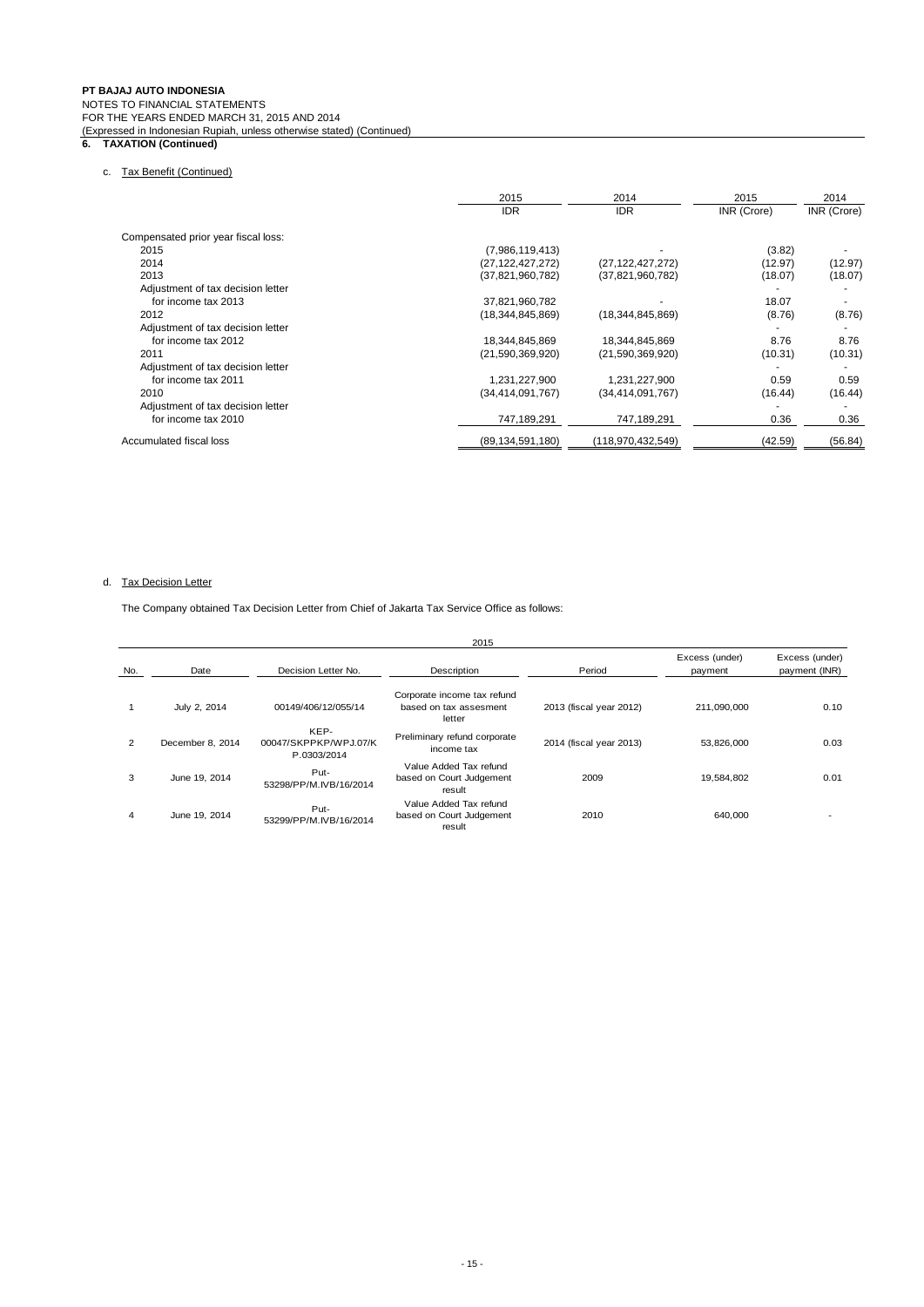# **6. TAXATION (Continued)**

# d. Tax Decision Letter

|               |                         |                             | 2014                    |                         |                               |
|---------------|-------------------------|-----------------------------|-------------------------|-------------------------|-------------------------------|
| Date          | No. Tax Decision Letter | Description                 | Period                  | Over (under)<br>payment | Over (under)<br>payment (INR) |
| July 25, 2013 | 00162/406/11/055/13     | Corporate income tax        | 2012 (fiscal year 2011) | 21,434,000              | 0.01                          |
|               | 00017/503/11/055/13     | Income tax - article 23     | April - December 2011   | Nil                     | Nil                           |
|               | 00002/203/12/055/13     | Income tax - article 23     | Januari - Maret 2012    | (23,664,960)            | (0.01)                        |
|               | 00002/240/12/055/13     | Income tax - article $4(2)$ | April - December 2011   | Nil                     | Nil                           |
|               | 00002/240/12/055/13     | Income tax - article $4(2)$ | Januari - Maret 2012    | (686, 434)              |                               |
|               | 00123/501/11/055/13     | Income tax - article 21     | January - December 2011 | Nil                     | Nil                           |
|               | 00002/502/11/055/13     | Income tax - article 22     | April - December 2011   | Nil                     | Nil                           |
|               | 00001/502/12/055/13     | Income tax - article 22     | Januari - Maret 2012    | Nil                     | Nil                           |
|               | 00019/504/11/055/13     | Income tax - article 26     | April - December 2011   | Nil                     | Nil                           |
|               | 00003/504/12/055/13     | Income tax - article 26     | Januari - Maret 2012    | Nil                     | Nil                           |
|               | 00984/507/11/055/13     | Value Added Tax             | April 2011              | Nil                     | Nil                           |
|               | 00985/507/11/055/13     | Value Added Tax             | May 2011                | Nil                     | Nil                           |
|               | 00886/207/11/055/13     | Value Added Tax             | June 2011               | (857, 290)              | ٠                             |
|               | 00887/207/11/055/13     | Value Added Tax             | <b>July 2011</b>        | (19,034,734)            | (0.01)                        |
|               | 00888/207/11/055/13     | Value Added Tax             | August 2011             | (9,844,842)             |                               |
|               | 00889/207/11/055/13     | Value Added Tax             | September 2011          | (18, 411, 200)          | (0.01)                        |
|               | 00890/207/11/055/13     | Value Added Tax             | October 2011            | (15, 204, 792)          | (0.01)                        |
|               | 00891/207/11/055/13     | Value Added Tax             | November 2011           | (809, 200)              |                               |
|               | 00892/207/11/055/13     | Value Added Tax             | Desember 2011           | (1,943,040)             |                               |
|               | 00049/207/12/055/13     | Value Added Tax             | January 2012            | (9,654,980)             |                               |
|               | 00050/207/12/055/13     | Value Added Tax             | February 2012           | (22,708,800)            | (0.01)                        |
|               | 00051/207/12/055/13     | Value Added Tax             | March 2012              | (10, 214, 400)          |                               |
|               | 00154/577/11/055/13     | Value Added Tax Service     | August 2011             | Nil                     | Nil                           |

# **7. PROPERTY, PLANT AND EQUIPMENT**

|                              | April 1,<br>2014<br><b>IDR</b> | <b>Additions</b><br><b>IDR</b> | Deductions<br><b>IDR</b> | March 31,<br>2015<br><b>IDR</b> | March 31.<br>2015<br>INR (Crore) |
|------------------------------|--------------------------------|--------------------------------|--------------------------|---------------------------------|----------------------------------|
| At cost:                     |                                |                                |                          |                                 |                                  |
| Machinery                    | 5,721,481,671                  |                                | (5,721,481,671)          |                                 |                                  |
| Computer and data processing |                                |                                |                          |                                 |                                  |
| equipment                    | 858,264,405                    |                                | (858, 264, 405)          |                                 |                                  |
| Factory equipment            | 1.397.147.293                  |                                | (1,397,147,293)          |                                 |                                  |
| Home and office appliances   | 982,812,598                    |                                | (982, 812, 598)          |                                 |                                  |
| Transportation equipment     | 1,152,626,927                  |                                | (1, 152, 626, 927)       |                                 |                                  |
| Electric Installations       | 1,615,432,053                  |                                | (1,615,432,053)          |                                 |                                  |
| Total                        | 11,727,764,947                 |                                | (11,727,764,947)         |                                 |                                  |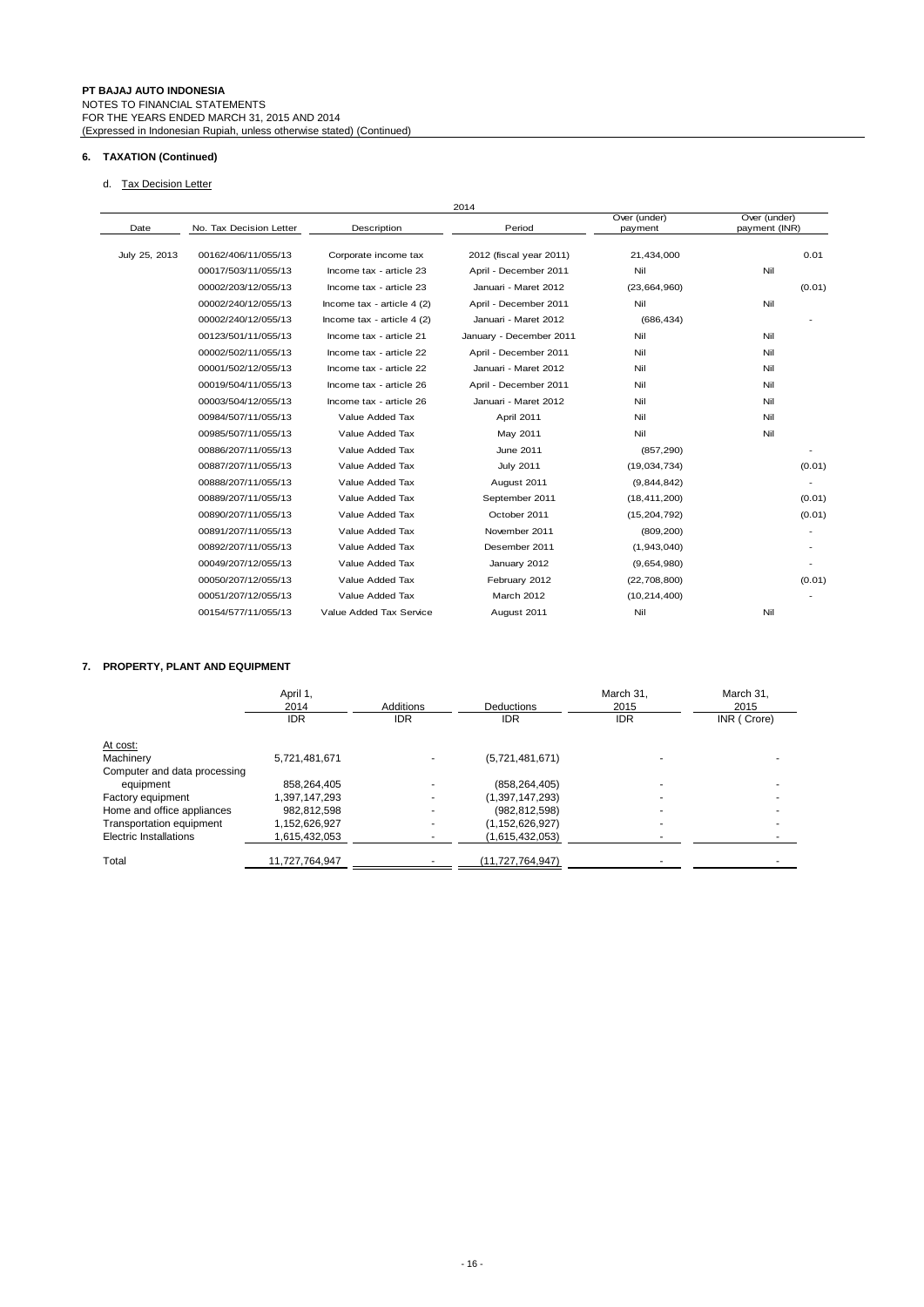# **7. PROPERTY, PLANT AND EQUIPMENT (Continued)**

|                                           | April 1,<br>2014 | Additions     | Deductions          | March 31,<br>2015 | March 31,<br>2015 |
|-------------------------------------------|------------------|---------------|---------------------|-------------------|-------------------|
|                                           | <b>IDR</b>       | <b>IDR</b>    | <b>IDR</b>          | <b>IDR</b>        | INR (Crore)       |
| Accumulated depreciation:                 |                  |               |                     |                   |                   |
| Machinery<br>Computer and data processing | 5,721,481,641    |               | (5,721,481,641)     |                   |                   |
| equipment                                 | 822,037,621      | 11,205,965    | (833, 243, 586)     |                   |                   |
| Factory equipment                         | 1,280,850,826    | 27,292,084    | (1,308,142,910)     |                   |                   |
| Home and office appliances                | 861,809,207      | 39,842,622    | (901, 651, 829)     |                   |                   |
| Transportation equipment                  | 703,977,939      | 46,812,500    | (750, 790, 439)     |                   |                   |
| Electric Installations                    | 1,615,432,045    |               | (1,615,432,045)     |                   |                   |
| Total                                     | 11,005,589,279   | 125, 153, 171 | (11, 130, 742, 450) |                   |                   |
| Net Book Value                            | 722,175,668      |               |                     |                   |                   |
|                                           |                  |               |                     |                   |                   |
|                                           | April 1,         |               |                     | March 31,         | March 31,         |
|                                           | 2013             | Additions     | Deductions          | 2014              | 2014              |
|                                           | <b>IDR</b>       | <b>IDR</b>    | <b>IDR</b>          | <b>IDR</b>        | INR (Crore)       |
| At cost:                                  |                  |               |                     |                   |                   |
| Machinery                                 | 6,427,349,106    |               | (705, 867, 435)     | 5,721,481,671     | 2.73              |
| Computer and data processing              |                  |               |                     |                   |                   |
| equipment                                 | 1,493,613,391    |               | (635, 348, 986)     | 858,264,405       | 0.41              |
| Factory equipment                         | 1,822,070,797    |               | (424, 923, 504)     | 1,397,147,293     | 0.67              |
| Home and office appliances                | 1,457,779,206    |               | (474, 966, 608)     | 982,812,598       | 0.47              |
| Transportation equipment                  | 2,582,826,048    |               | (1,430,199,121)     | 1,152,626,927     | 0.55              |
| Electric Installations                    | 1,615,432,053    |               |                     | 1,615,432,053     | 0.77              |
| Total                                     | 15,399,070,601   |               | (3,671,305,654)     | 11,727,764,947    | 5.60              |
| Accumulated depreciation:                 |                  |               |                     |                   |                   |
| Machinery                                 | 4,408,769,100    | 1,655,524,985 | (342, 812, 444)     | 5,721,481,641     | 2.74              |
| Computer and data processing              |                  |               |                     |                   |                   |
| equipment                                 | 1,376,453,771    | 41,818,696    | (596, 234, 846)     | 822,037,621       | 0.39              |
| Factory equipment                         | 1,167,091,419    | 378,464,260   | (264, 704, 853)     | 1,280,850,826     | 0.61              |
| Home and office appliances                | 1,084,586,707    | 170,965,820   | (393, 743, 320)     | 861,809,207       | 0.41              |
| Transportation equipment                  | 1,518,402,680    | 348,938,738   | (1, 163, 363, 479)  | 703,977,939       | 0.34              |
| <b>Electric Installations</b>             | 950,995,847      | 664,436,198   |                     | 1,615,432,045     | 0.77              |
| Total                                     | 10,506,299,524   | 3,260,148,697 | (2,760,858,942)     | 11,005,589,279    | 5.26              |
| Net Book Value                            | 4,892,771,077    |               |                     | 722,175,668       | 0.34              |

Depreciation charges to operation amounting to IDR 125,153,171 (INR 0.06 Crore) for 2015 and IDR 3,260,148,697 (INR 1.56 Crore) for 2014.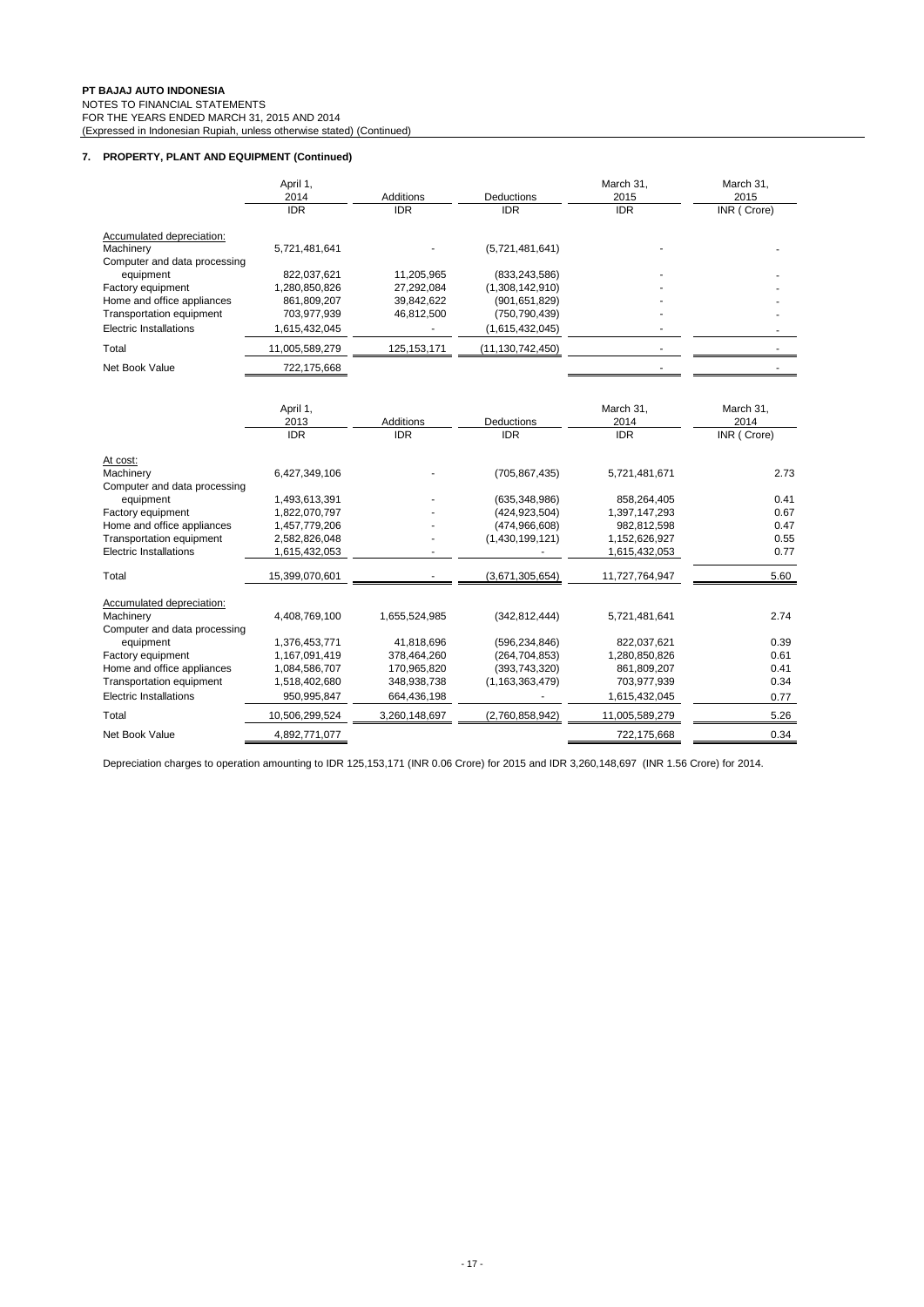### **8. EMPLOYEES' BENEFITS**

The Company provides defined post-employment benefits for all its local permanent employees based on the Labor Law No. 13 Year 2003 concerning the settlement of labor dismissal and the stipulation of severance pay, gratuity, and compensation in companies. The Company prepared his own calculation for 2014 and 2015, because there are only 4 employees left in the Company.

An analysis of employees' benefit obligation is as follows:

|                      | 2015            | 2014            | 2015        | 2014        |  |
|----------------------|-----------------|-----------------|-------------|-------------|--|
|                      | <b>IDR</b>      | IDR             | INR (Crore) | INR (Crore) |  |
| Beginning balance    | 453,120,736     | 2,777,738,942   | 0.22        | 1.33        |  |
| Payment for the year | (453, 120, 736) | (2,324,618,206) | (0.22)      | (1.11)      |  |
| Ending balance       |                 | 453,120,736     |             | 0.22        |  |

The Company computes the estimated post employees' benefits for 2014 amounting to IDR 453,120,736 and actually paid for IDR 515,104,696 in 2015.

#### **9. CAPITAL STOCK**

|                     |        |           | 2015 and 2014 |                 |                 |                    |
|---------------------|--------|-----------|---------------|-----------------|-----------------|--------------------|
|                     |        | Number of | Percentage of | Total           |                 |                    |
| Name of Stockholder | Series | Share     | Ownership     | Paid-up Capital |                 |                    |
|                     |        |           | $\%$          | USD             | <b>IDR</b>      | <b>INR</b> (Crore) |
| Bajaj Auto Limited  | А      | 408.750   | 98.50%        | 40.875.000      | 382,385,625,000 | 182.65             |
|                     | в      | 3.125     | 0.75%         | 312.500         | 2,923,437,500   | 1.40               |
| Teguh Boentoro      | в      | 3,125     | 0.75%         | 312,500         | 2,923,437,500   | 1.40               |
| Total               |        | 415,000   | 100.00%       | 41,500,000      | 388,232,500,000 | 185.45             |

The balance of foreign exchange difference on paid-up capital represents funds received by the Company over the par value of shares issued, as a result of differences in exchange rates between the rate used in the articles of association and the actual rate ruling on the date the foreign currency capital was contributed by the shareholders.

#### **10. NET SALES**

|                  | 2015<br><b>IDR</b> | 2014<br><b>IDR</b> | 2015<br>INR (Crore) | 2014<br>INR (Crore) |
|------------------|--------------------|--------------------|---------------------|---------------------|
| Vehicles         | 2,307,679,494      | 9,919,954,200      | 1.10                | 4.74                |
| Spareparts       | 3,030,443,303      | 8,204,260,659      | 1.45                | 3.92                |
| Scrap            | 72,345,460         | 293,233,473        | 0.03                | 0.14                |
| <b>Net Sales</b> | 5,410,468,257      | 18,417,448,332     | 2.58                | 8.80                |

#### **11. COST OF GOODS SOLD**

|                                     | 2015<br><b>IDR</b> | 2014<br><b>IDR</b> | 2015<br>INR (Crore)      | 2014<br>INR (Crore) |
|-------------------------------------|--------------------|--------------------|--------------------------|---------------------|
|                                     |                    |                    |                          |                     |
| SKD kits and materials for vehicles | 2,601,547,515      | 11,385,085,156     | 1.24                     | 5.44                |
| Spare parts                         | 2,176,165,894      | 5,735,004,489      | 1.04                     | 2.74                |
| Other consumables                   | 3,806,000          | 64,624,944         | $\overline{\phantom{a}}$ | 0.03                |
| Total                               | 4,781,519,409      | 17.184.714.589     | 2.28                     | 8.21                |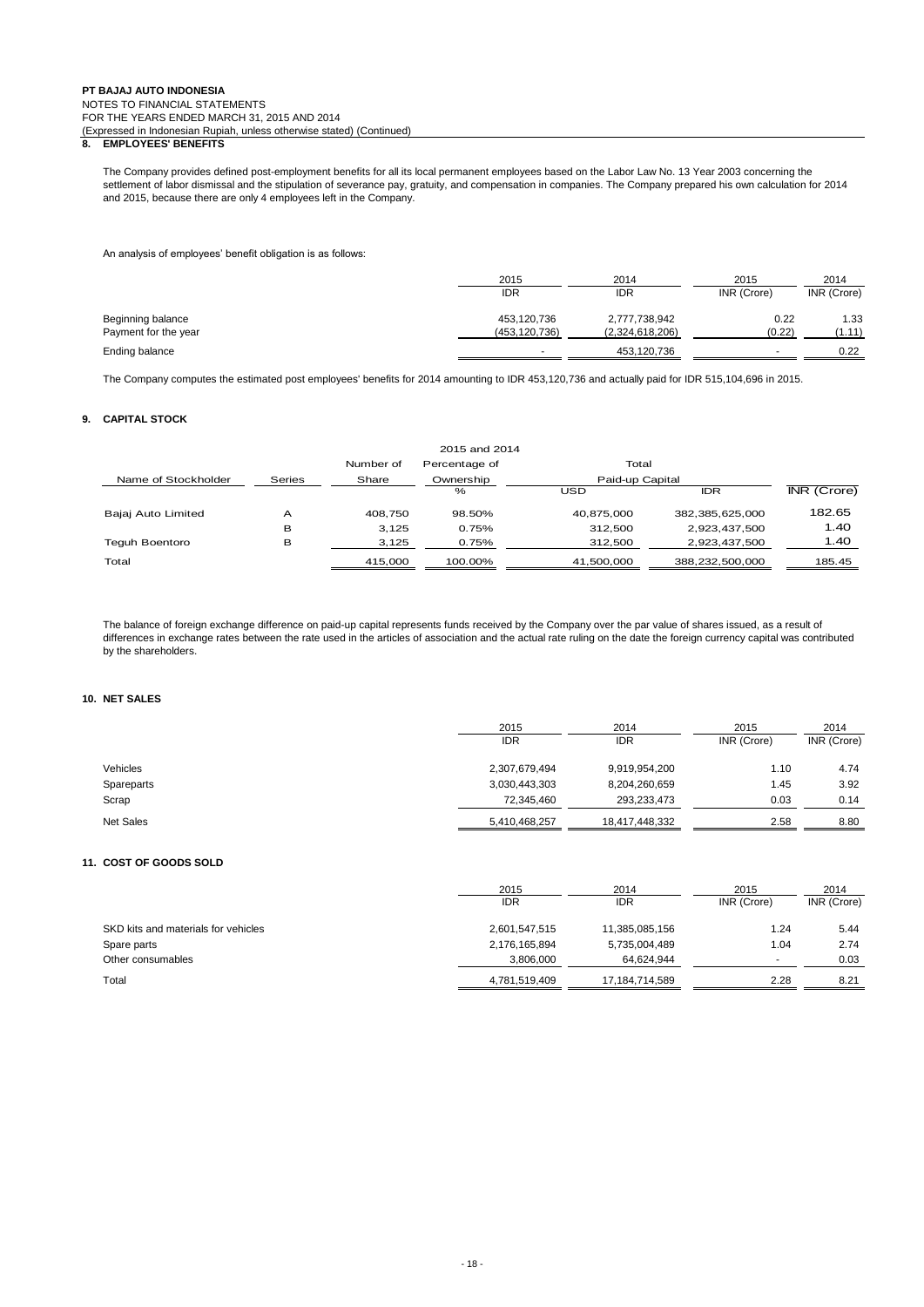# **12. OPERATING EXPENSES**

# Selling Expenses

|                                              | 2015                     | 2014          | 2015        | 2014        |
|----------------------------------------------|--------------------------|---------------|-------------|-------------|
|                                              | <b>IDR</b>               | <b>IDR</b>    | INR (Crore) | INR (Crore) |
| Incentive and sales promotion                | 35,868,000               | 1,945,264,306 | 0.02        | 0.93        |
| Vehicles service charges                     | 35,151,467               | 291,634,213   | 0.02        | 0.14        |
| Packing and forwarding                       | 24,380,620               | 156,602,310   | 0.01        | 0.07        |
| Advertisement                                | $\overline{\phantom{a}}$ | 420,224,600   | ۰           | 0.20        |
| Subvention charges - other finance companies |                          | 38,100,000    |             | 0.02        |
| Dealer training expenses                     |                          | 10,529,683    | ۰           | 0.01        |
| Total                                        | 95,400,087               | 2,862,355,112 | 0.05        | 1.37        |

#### General and Administrative Expenses

|                                | 2015          | 2014           | 2015        | 2014        |
|--------------------------------|---------------|----------------|-------------|-------------|
|                                | <b>IDR</b>    | <b>IDR</b>     | INR (Crore) | INR (Crore) |
| Rental                         | 1,897,408,069 | 5,575,368,147  | 0.90        | 2.67        |
| Staff on cost                  | 1,807,397,463 | 7,291,829,051  | 0.86        | 3.49        |
| Travelling                     | 594,169,100   | 1,030,772,230  | 0.28        | 0.49        |
| Consultancy                    | 334,032,921   | 532,348,999    | 0.16        | 0.25        |
| Security                       | 231,374,700   | 442,142,000    | 0.11        | 0.21        |
| Professional fee               | 228,574,026   | 432,407,557    | 0.11        | 0.21        |
| Power and electricity          | 228,272,256   | 399,358,590    | 0.11        | 0.19        |
| Depreciation                   | 125, 153, 171 | 3,260,148,697  | 0.06        | 1.56        |
| Courier and communication      | 97,803,713    | 268,086,657    | 0.05        | 0.13        |
| Repair                         | 95,815,823    | 540,373,300    | 0.05        | 0.26        |
| Motor car expenses             | 87,438,195    | 173,522,714    | 0.04        | 0.08        |
| Provision for doubtful account | 85,365,365    |                | 0.04        |             |
| Welfare                        | 81,559,730    | 918,328,015    | 0.04        | 0.44        |
| Data entry and others EDP      | 74,395,562    | 213,395,369    | 0.04        | 0.10        |
| Bank charges                   | 22,447,022    | 52,979,493     | 0.01        | 0.03        |
| Printing and stationery        | 10,619,100    | 47,918,650     | 0.01        | 0.02        |
| Insurance                      |               | 172,986,504    |             | 0.08        |
| Books and periodicals          |               | 8,334,500      | -           |             |
| Others                         | 194,830,798   | 552,850,046    | 0.09        | 0.26        |
| Total                          | 6,196,657,014 | 21,913,150,519 | 2.96        | 10.47       |